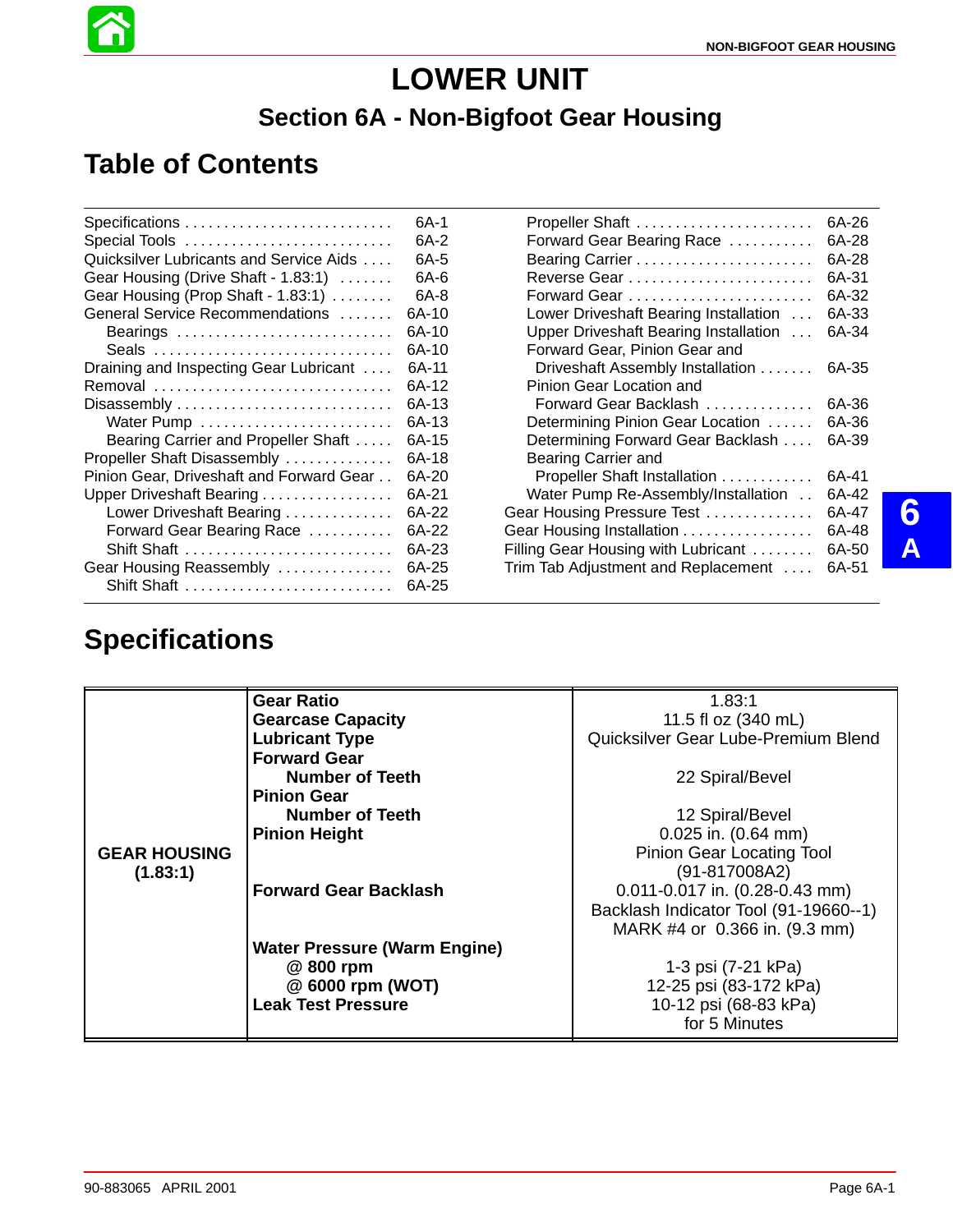

# **Special Tools**

1. Bearing Preload Tool 91-14311A2



2. Backlash Indicator Tool 91-19660--1



3. Puller 91-27780



4. Universal Puller Plate 91-37241



5. Driver Head 91-37312.



6. Driver Rod (91-37323)

$$
\begin{array}{c}\n\text{OMI} \\
\hline\n\end{array}
$$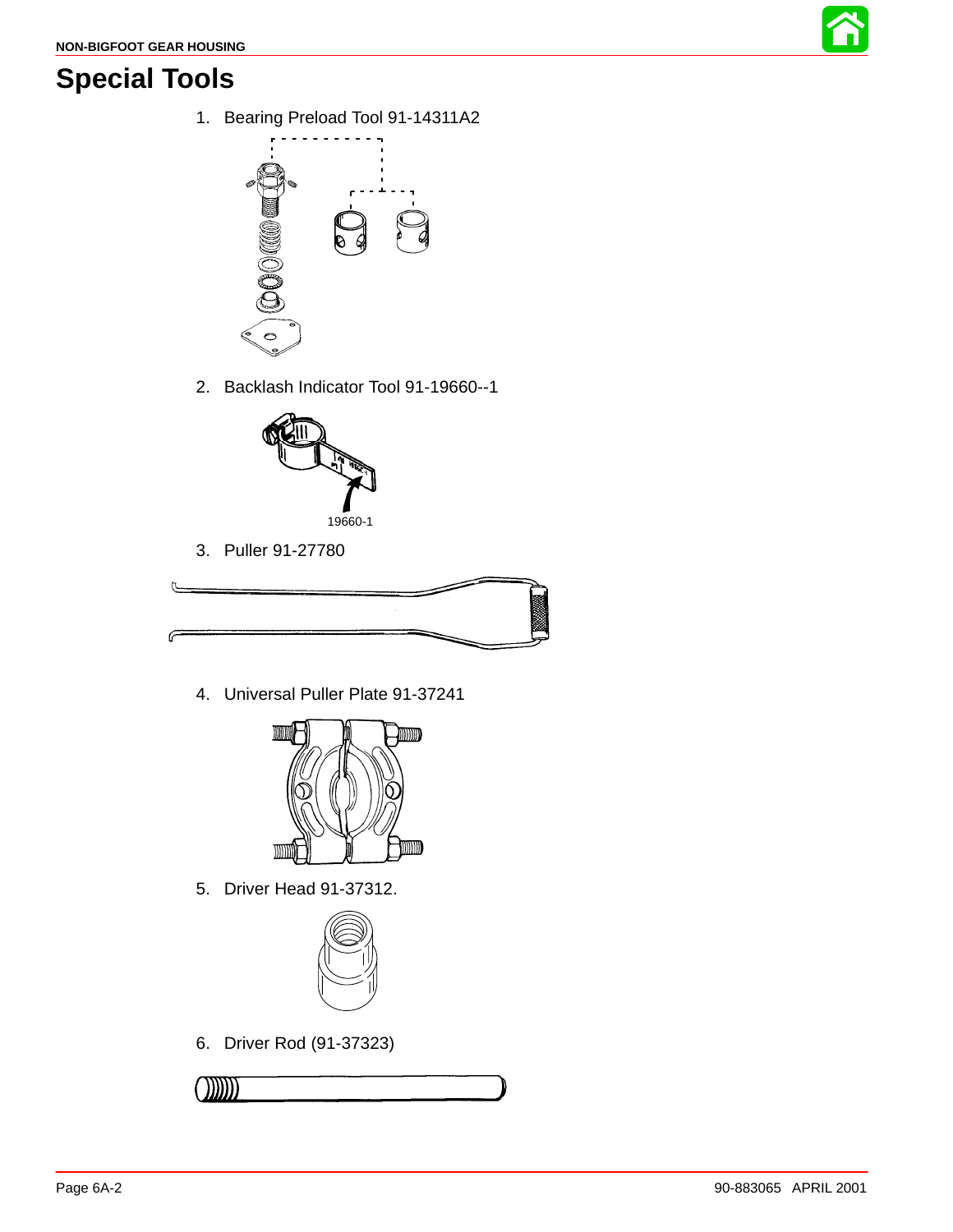

7. Bearing Retaining Tool 91-43506.



8. Puller Jaws (91-46086A1)



9. Dial Indicator (91-58222A1)



10. Dial Indicator Adaptor Kit (91-83155)



11. Puller Bolt (91-85716)

**CONTRACT AND INTERNATIONAL PROPERTY** 

12. Forward Gear Bearing Installer 91-817005.



13. Water Pump Base Seal Installer 91-817006.

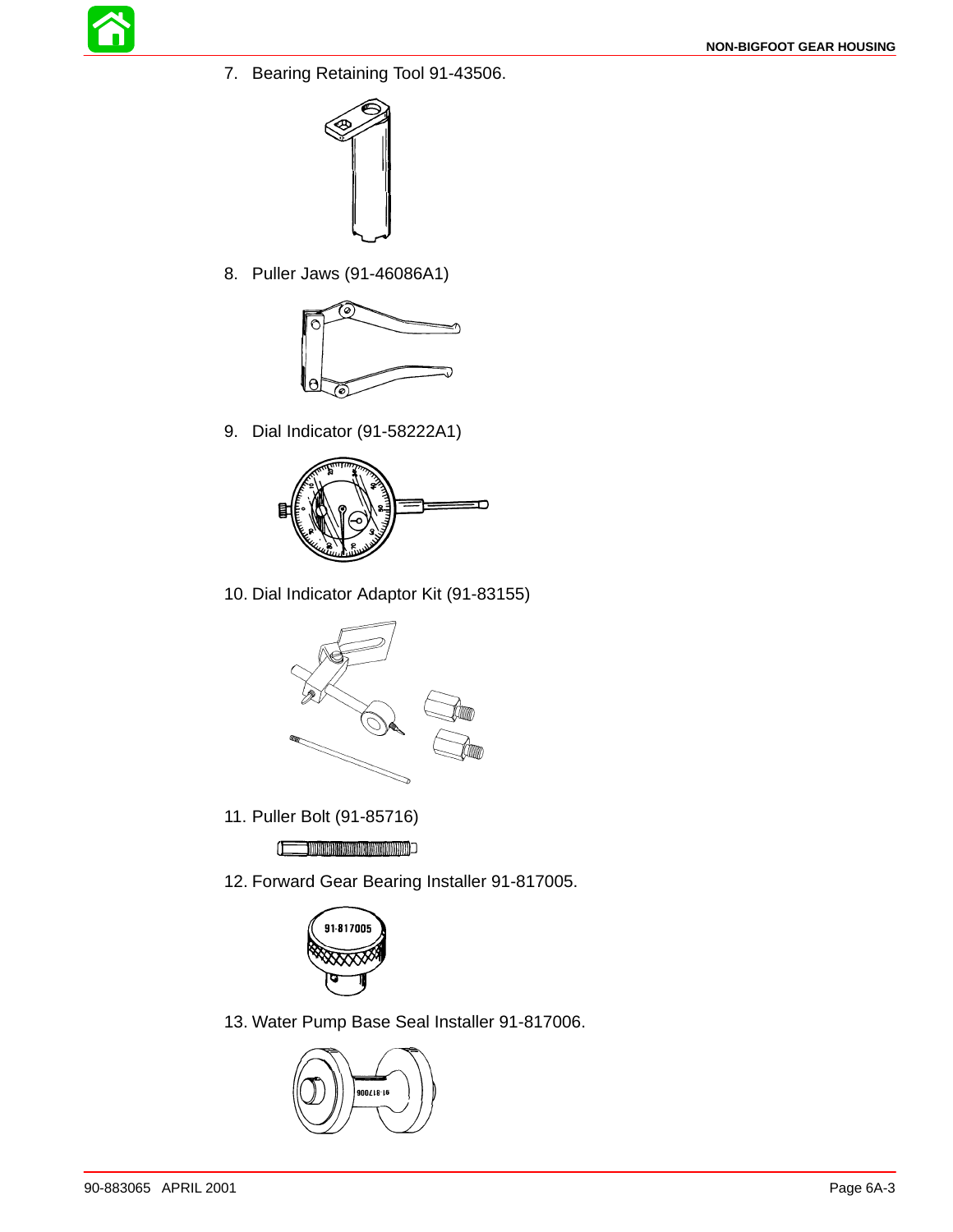<span id="page-3-0"></span>



15. Pinion Gear Location Tool 91-817008A2.



16. Forward Gear Bearing Race Driver Cup 91-817009.



17. Needle Bearing Installer 91-817011.



18. Backlash Indicator Tool 91-817057A1.



| Ref. | <b>Description</b> | Qty. |
|------|--------------------|------|
| a    | Plate              |      |
|      | <b>Nut</b>         |      |
| с    | <b>Stud</b>        |      |
|      | Sleeve             |      |

**91-817057A-1 Update Kit (Converts 91-14311A-1 Bearing Preload Kit Tool to a 91-14311A-2)**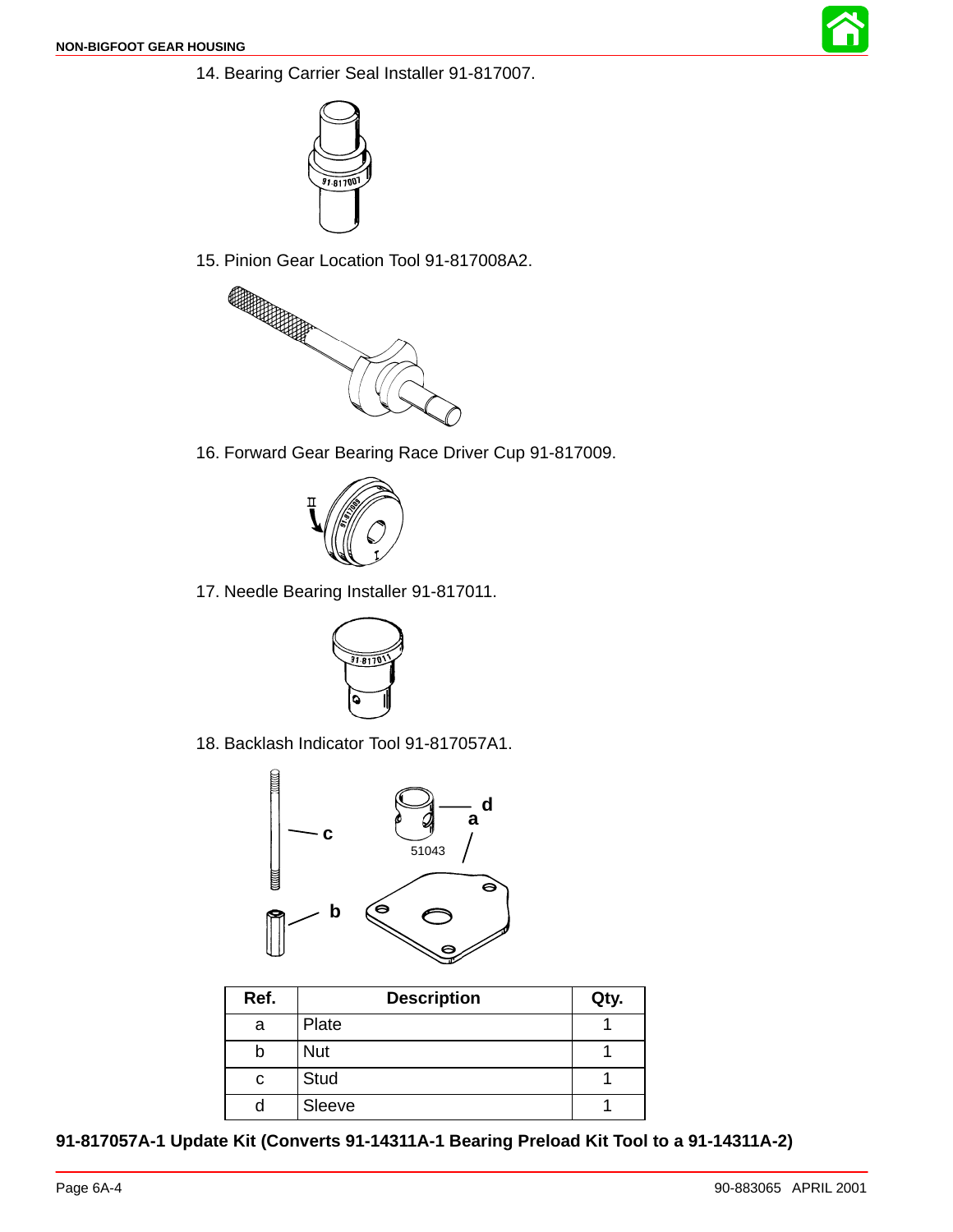

19. Lower Driveshaft Bearing Driver Assembly 91-817058A1.



20. Driveshaft Holding Tool 91-817070 55/60 (2–stroke).



21. Driveshaft Holding Tool 91-877840A1 50/60 (4–stroke).



# **Quicksilver Lubricants and Service Aids**

| Part No.    | <b>Description</b>                  |
|-------------|-------------------------------------|
| 92-809820   | Loctite "271"                       |
| 92-90113--2 | <b>RTV Silicone Sealer</b>          |
| 92-850737A1 | <b>Premium Blend Gear Lubricant</b> |
| 92-850735A1 | <b>Anti-Corrosion Grease</b>        |
| 92-850736A1 | 2-4-C w/Teflon                      |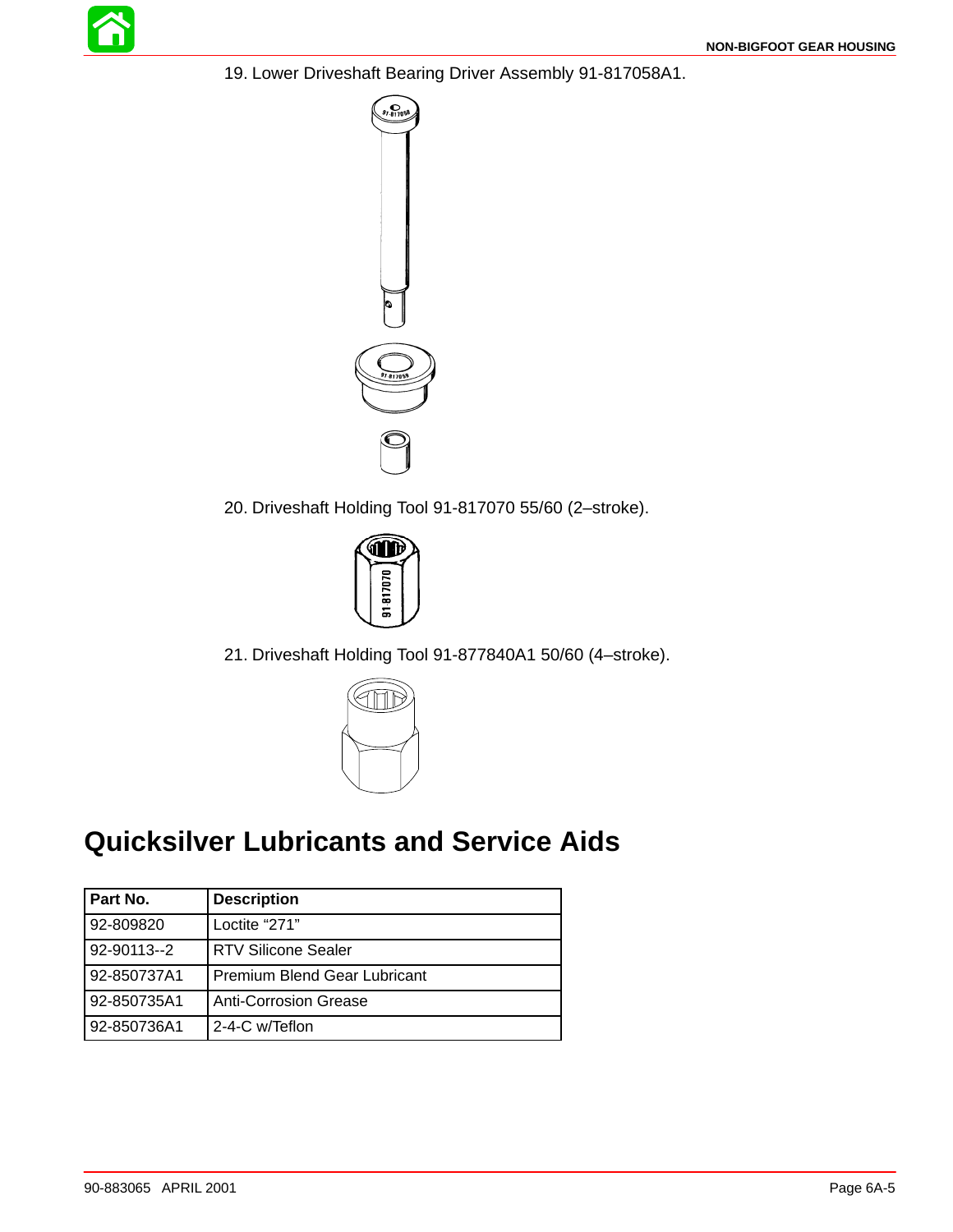

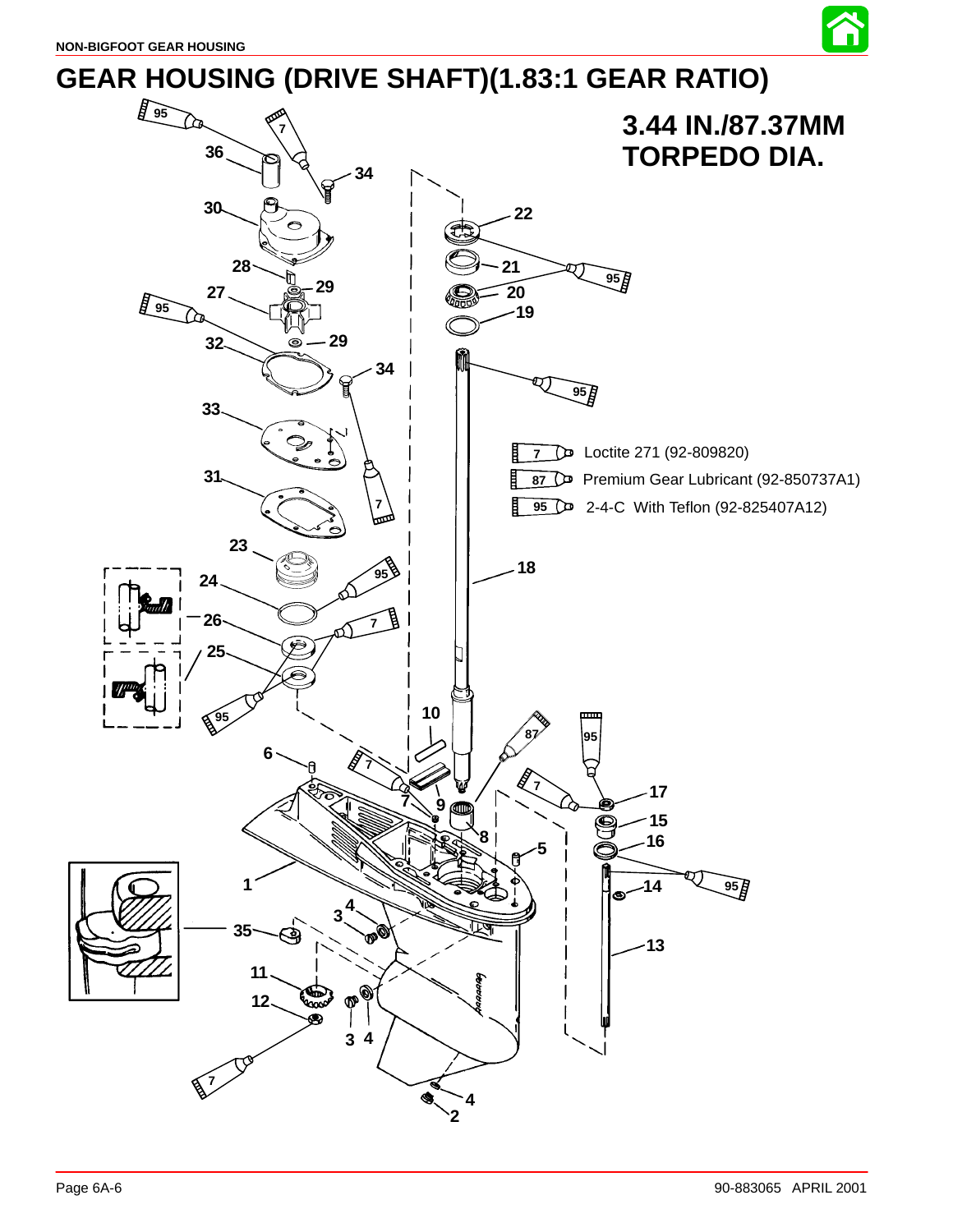

# **GEAR HOUSING (DRIVE SHAFT)(1.83:1 GEAR RATIO)**

| REF.           |                |                               |       | <b>TORQUE</b> |       |
|----------------|----------------|-------------------------------|-------|---------------|-------|
| NO.            | QTY.           | <b>DESCRIPTION</b>            | Ib-in | Ib-ft         | Nm.   |
| 1              | 1              | <b>GEAR HOUSING</b>           |       |               |       |
| $\overline{2}$ | 1              | <b>DRAIN SCREW</b>            | 58    |               | 6.5   |
| 3              | $\overline{2}$ | <b>SCREW</b>                  | 58    |               | 6.5   |
| 4              | $\overline{3}$ | WASHER-sealing                |       |               |       |
| 5              | 1              | <b>DOWEL PIN</b>              |       |               |       |
| 6              | 1              | <b>DOWEL PIN</b>              |       |               |       |
| $\overline{7}$ | 1              | PIPE PLUG                     |       |               |       |
| 8              | 1              | <b>ROLLER BEARING</b>         |       |               |       |
| 9              | 1              | <b>SEAL KIT</b>               |       |               |       |
| 10             | 1              | <b>FILLER PLATE</b>           |       |               |       |
| 11             | 1              | PINION GEAR (14 TEETH)        |       |               |       |
| 12             | $\mathbf{1}$   | <b>NUT</b>                    |       | 50            | 67.8  |
| 13             | 1              | SHIFT SHAFT ASSEMBLY          |       |               |       |
| 14             | 1              | <b>RETAINING RING</b>         |       |               |       |
| 15             | 1              | <b>BUSHING ASSEMBLY</b>       |       |               |       |
| 16             | $\mathbf{1}$   | O-RING                        |       |               |       |
| 17             | 1              | <b>OIL SEAL</b>               |       |               |       |
| 18             | 1              | <b>DRIVE SHAFT</b>            |       |               |       |
| 19             | AR             | SHIM SET (SIZES 006 THRU 038) |       |               |       |
| 20             | 1              | <b>TAPERED ROLLER BEARING</b> |       |               |       |
| 21             | $\mathbf{1}$   | <b>CUP</b>                    |       |               |       |
| 22             | $\mathbf{1}$   | <b>NUT</b>                    |       | 75            | 101.7 |
| 23             | 1              | <b>WATER PUMP BASE</b>        |       |               |       |
| 24             | 1              | O-RING                        |       |               |       |
| 25             | 1              | <b>OIL SEAL</b>               |       |               |       |
| 26             | $\mathbf{1}$   | <b>OIL SEAL</b>               |       |               |       |
| 27             | 1              | <b>IMPELLER</b>               |       |               |       |
| 28             | 1              | <b>KEY</b>                    |       |               |       |
| 29             | $\overline{2}$ | <b>WASHER</b>                 |       |               |       |
| 30             | $\mathbf{1}$   | <b>WATER PUMP</b>             |       |               |       |
| 31             | $\mathbf{1}$   | <b>GASKET (LOWER)</b>         |       |               |       |
| 32             | $\mathbf{1}$   | <b>GASKET (UPPER)</b>         |       |               |       |
| 33             | $\mathbf{1}$   | <b>FACE PLATE</b>             |       |               |       |
| 34             | $\,6\,$        | SCREW (M6x16)                 | 60    |               | 6.8   |
| 35             | 1              | <b>SHIFT CAM</b>              |       |               |       |
| 36             | 1              | <b>COUPLER</b>                |       |               |       |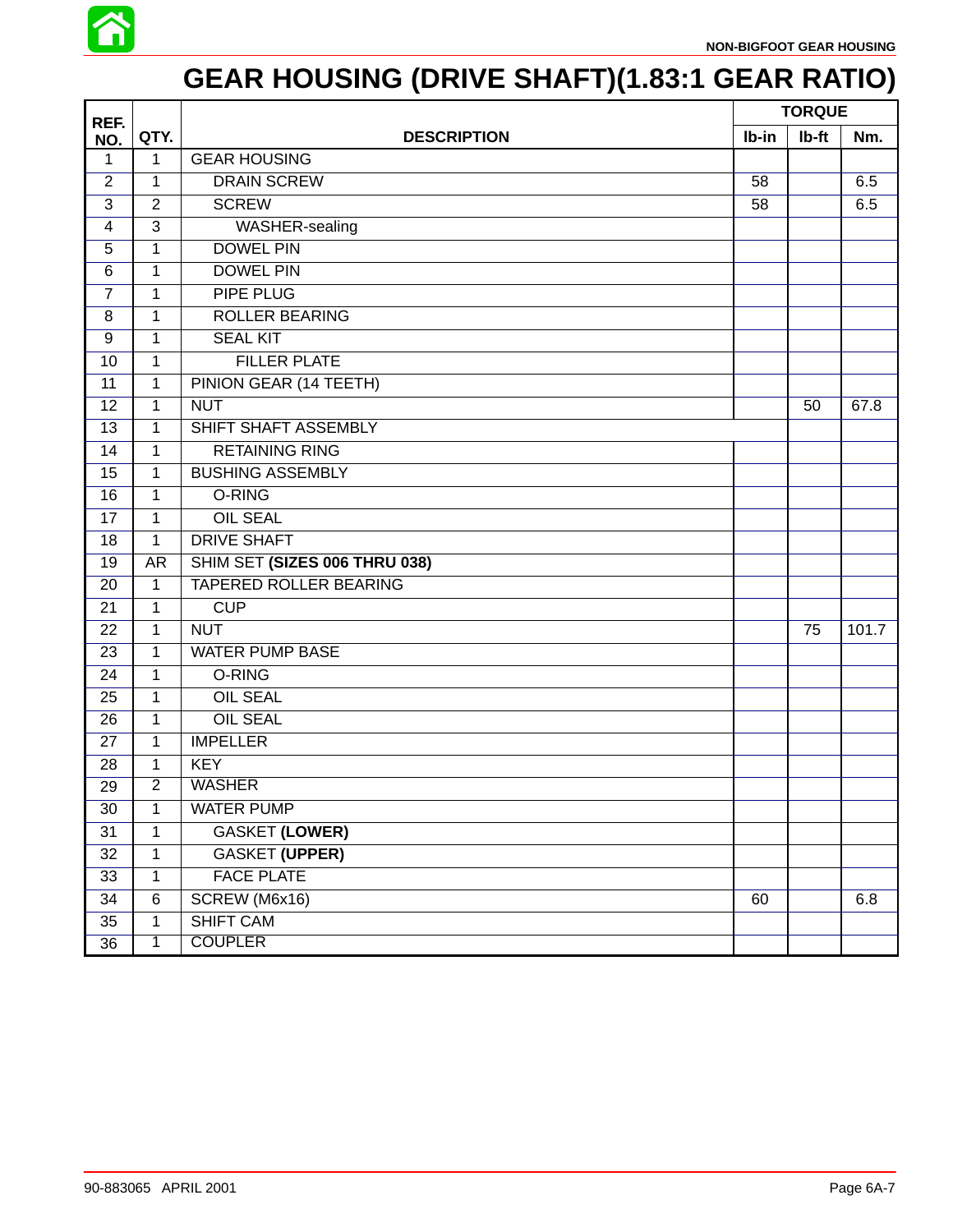

# **GEAR HOUSING (PROP SHAFT)(1.83:1 GEAR RATIO)**

## **3.44 IN./87.37MM TORPEDO DIA.**



目 Loctite 271 (92-809820) Anti-Corrosion Grease (92-78376A6) Ħ 2-4-C With Teflon (92-825407A12)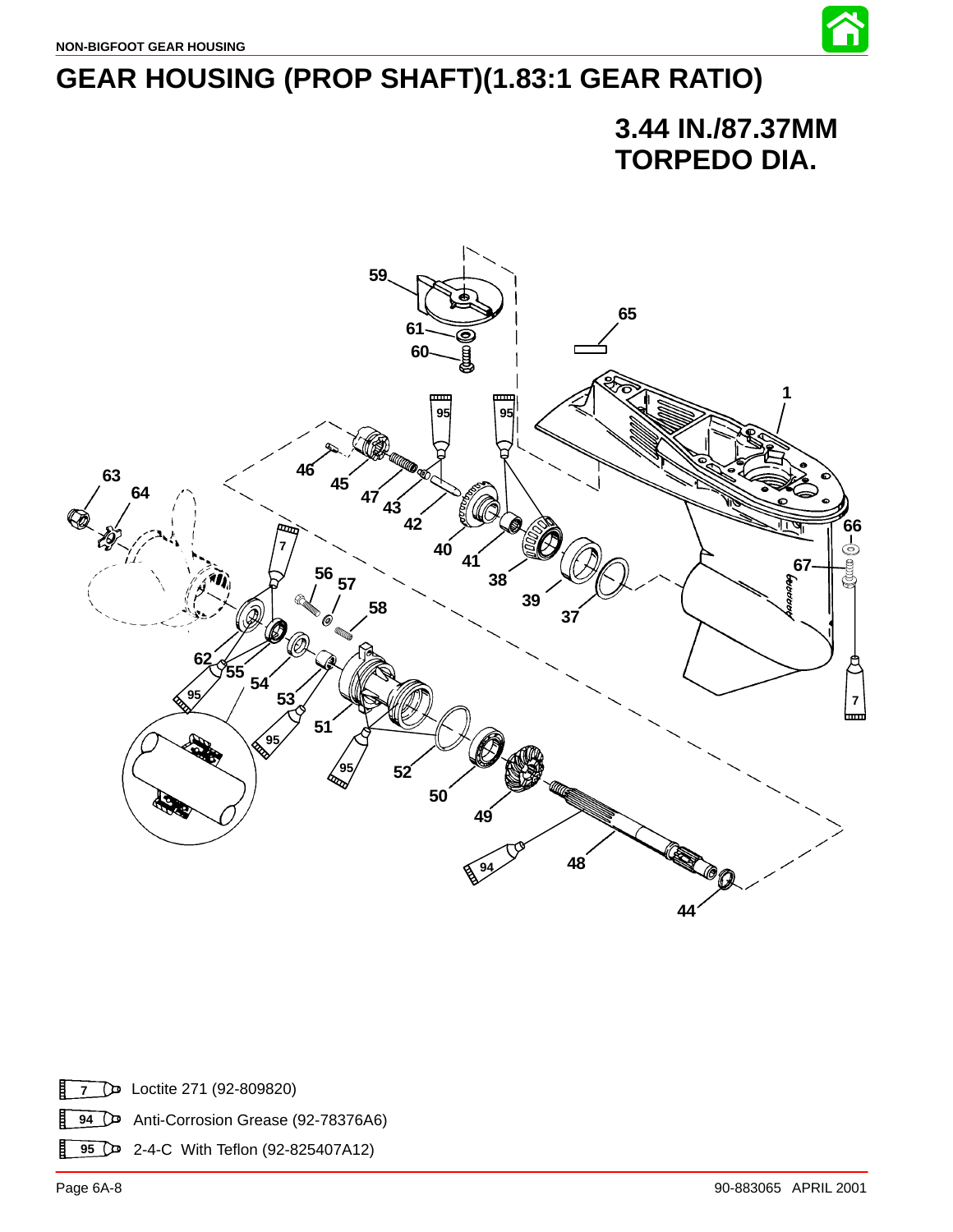

# **GEAR HOUSING (PROP SHAFT)(1.83:1 GEAR RATIO)**

| REF.            |                |                                 |       | <b>TORQUE</b> |      |
|-----------------|----------------|---------------------------------|-------|---------------|------|
| NO.             | QTY.           | <b>DESCRIPTION</b>              | Ib-in | Ib-ft         | Nm.  |
| $\mathbf{1}$    | $\mathbf{1}$   | <b>GEAR HOUSING</b>             |       |               |      |
| 37              | <b>AR</b>      | SHIM SET (SIZES 006 THRU 048)   |       |               |      |
| 38              | 1              | <b>TAPERED ROLLER BEARING</b>   |       |               |      |
| 39              | 1              | CUP                             |       |               |      |
| 40              | 1              | FORWARD GEAR (23 TEETH)         |       |               |      |
| 41              | $\mathbf{1}$   | <b>ROLLER BEARING</b>           |       |               |      |
| 42              | 1              | <b>CAM FOLLOWER</b>             |       |               |      |
| 43              | 1              | <b>SLIDE</b>                    |       |               |      |
| 44              | 1              | <b>SPRING</b>                   |       |               |      |
| 45              | 1              | <b>CLUTCH</b>                   |       |               |      |
| $\overline{46}$ | $\mathbf{1}$   | <b>CROSS PIN</b>                |       |               |      |
| 47              | 1              | <b>SPRING</b>                   |       |               |      |
| 48              | 1              | PROPELLER SHAFT                 |       |               |      |
| 49              | 1              | REVERSE GEAR (23 TEETH)         |       |               |      |
| 50              | 1              | <b>BALL BEARING</b>             |       |               |      |
| 51              | 1              | <b>BEARING CARRIER ASSEMBLY</b> |       |               |      |
| 52              | 1              | O-RING                          |       |               |      |
| $\overline{53}$ | $\mathbf{1}$   | <b>ROLLER BEARING</b>           |       |               |      |
| 54              | 1              | <b>OIL SEAL</b>                 |       |               |      |
| 55              | 1              | <b>OIL SEAL</b>                 |       |               |      |
| 56              | $\overline{2}$ | SCREW (M8x30)                   | 225   | 18.8          | 25.5 |
| 57              | $\overline{2}$ | <b>WASHER</b>                   |       |               |      |
| 58              | $\overline{2}$ | <b>THREADED INSERT</b>          |       |               |      |
| 59              | $\mathbf{1}$   | <b>TRIM TAB</b>                 |       |               |      |
| 60              | 1              | <b>SCREW (M10 x 30)</b>         |       |               | 21.0 |
| 61              | 1              | <b>WASHER</b>                   |       |               |      |
| 62              | 1              | <b>THRUST HUB</b>               |       |               |      |
| 63              | $\mathbf 1$    | <b>PROPELLER NUT</b>            |       | 55            | 74.6 |
| 64              | 1              | <b>TAB WASHER</b>               |       |               |      |
| 65              | 1              | <b>DECAL- Gear Ratio</b>        |       |               |      |
| 66              | 4              | <b>WASHER</b>                   |       |               |      |
| 67              | 4              | <b>SCREW (M10 x 45)</b>         |       | 40            | 54   |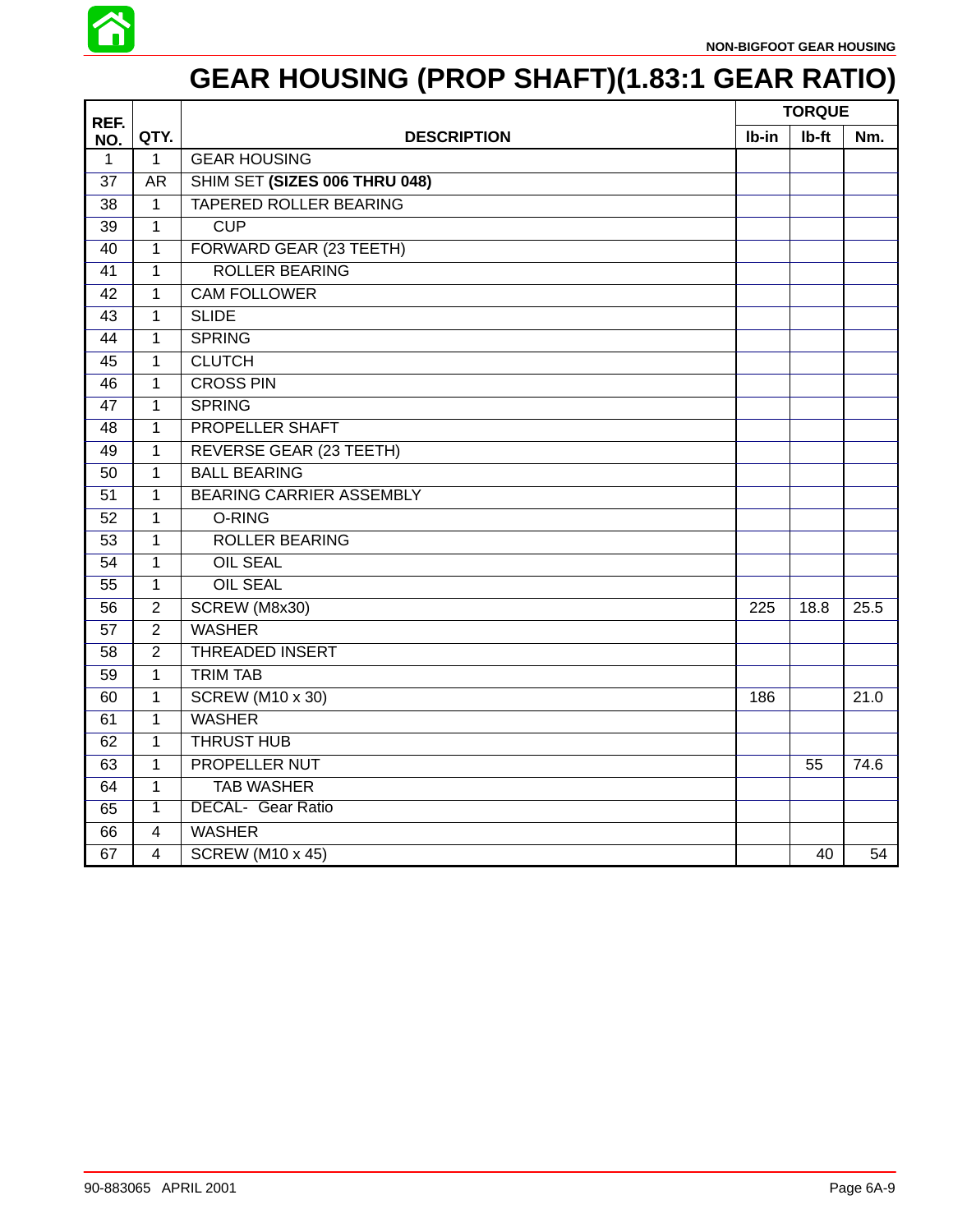

## **General Service Recommendations**

There may be more than one way to "disassemble" or "reassemble" a particular part(s), therefore, it is recommended that the entire procedure be read prior to repair.

#### **IMPORTANT: Read the following before attempting any repairs.**

In many cases, disassembly of a sub-assembly may not be necessary until cleaning and inspection reveals that disassembly is required for replacement of one or more components.

Service procedure order in this section is a normal disassembly-reassembly sequence.

Threaded parts are right hand (RH), unless otherwise indicated.

When holding, pressing or driving is required, use soft metal vise jaw protectors or wood for protection of parts. Use a suitable mandrel (one that will contact only the bearing race) when pressing or driving bearings.

Whenever compressed air is used to dry a part, verify that no water is present in air line.

#### **Bearings**

### **WARNING**

**To avoid personal injury, wear eye protection and regulate air pressure to not more than 25 p.s.i. (172 kPa) when drying bearings with compressed air. Do not spin bearings with compressed air as this may cause bearings to score from lack of lubrication.**

All bearings must be cleaned and inspected. Clean bearings with solvent and dry with compressed air. Air should be directed at the bearing so that it passes through the bearing. Do not spin bearing with compressed air (see above warning). After cleaning, lubricate bearings with Quicksilver Gear Lubricant. DO NOT lubricate tapered bearing cups until after inspection.

Inspect all bearings for roughness, catches and bearing race side wear. Work inner bearing race in-and-out, while holding outer race, to check for side wear. When inspecting tapered bearings, determine condition of rollers and inner bearing race by inspecting bearing cup for pitting, scoring, grooves, uneven wear, imbedded particles and/or discoloration from over-heating. Always replace tapered bearing and race as a set.

Inspect gear housing for bearing races that have spun in their respective bores. If race(s) have spun, gear housing must be replaced.

Roller bearing condition is determined by inspecting the surface of the shaft that the roller bearing supports. Check shaft surface for pitting scoring, grooving, imbedded particles, uneven wear and/or discoloration from overheating. The shaft and bearing must be replaced if such a condition exists.

#### **Seals**

As a normal procedure, all O-rings and oil seals should be replaced without regard to appearance. To prevent leakage around seals, apply Loctite 271 to outer diameter of all seals. When using Loctite on seals or threads, surfaces must be clean and dry. Apply 2-4-C w/Teflon on all O-rings and on I.D. of oil seals. Apply 2-4-C w/Teflon to external surfaces of bearing carrier.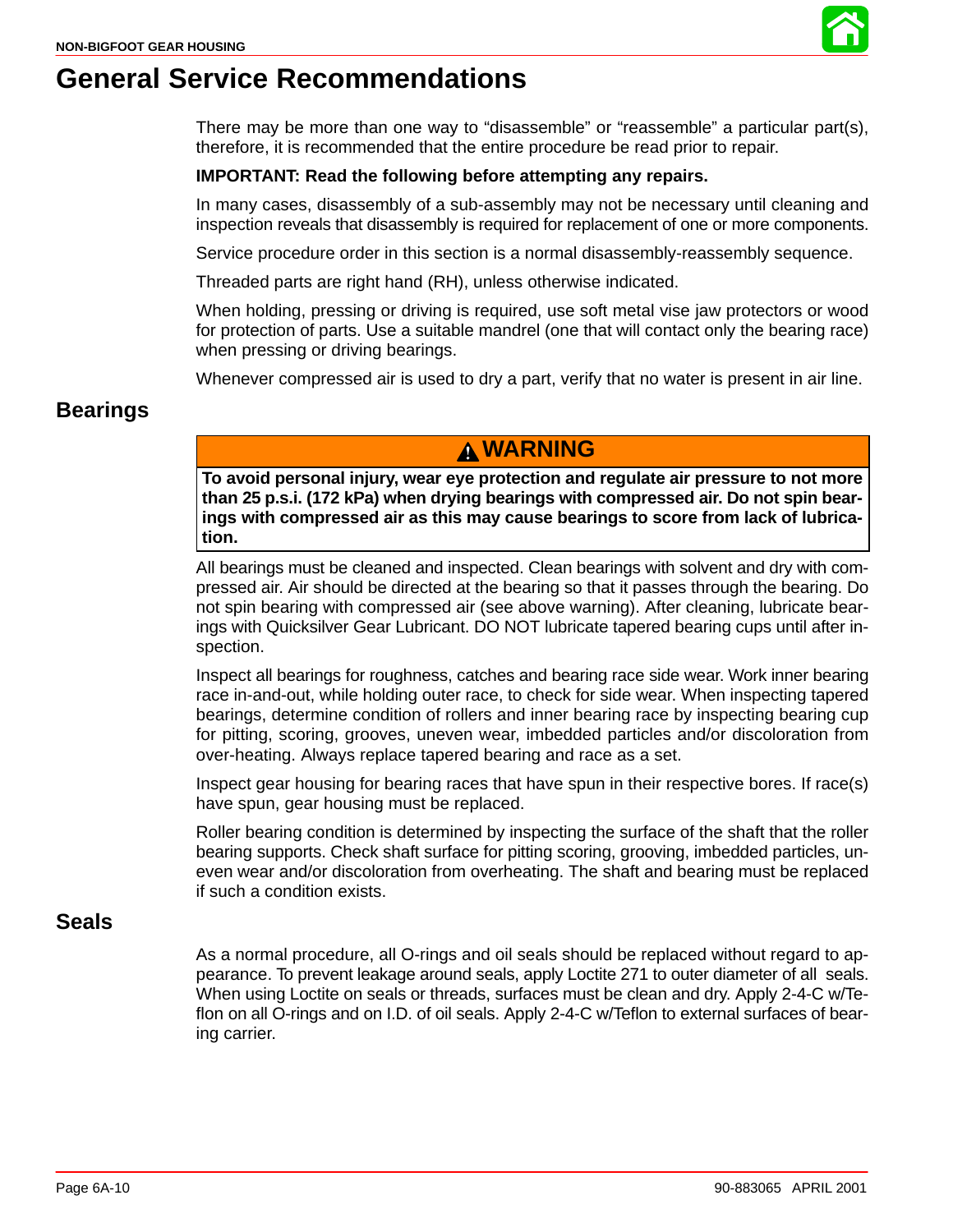# **Draining and Inspecting Gear Lubricant**

## **WARNING**

**If gear housing is installed on engine, to avoid accidental starting, disconnect (and isolate) spark plug leads from spark plugs before working near the propeller.**

1. With gear housing in normal running position, place a clean pan under housing and remove the two vent screws and one fill/drain screw (with gaskets).



- **a -** Vent Plug
- **b -** Fill/Drain Plug
- 2. Inspect gear lubricant for metal particles (lubricant will have a "metal flake" appearance). Presence of fine metal particles (resembling powder) in the drain pan indicates normal wear. The presence of metal chips in the drain pan indicates the need for gear housing disassembly and component inspection.
- 3. Note color of gear lubricant. White or cream color MAY indicate presence of water in lubricant. Gear lubricant which has been drained from a gear case recently in operation will have a yellowish color due to lubricant agitation/aeration. Gear lube which is mixed with assembly lubricant (Special Lube 101 or 2-4-C w/Teflon) will also be creamy white in color. This is normal and should not be confused with the presence of water. If water is suspected to be present in gearcase, a pressure check of gearcase should be made (with no lubricant in gearcase). Gearcase should hold 10-12 psi of pressure for 5 minutes without leaking down. Pouring a portion of the gear lubricant into a glass jar and allowing the lubricant to settle will allow any water in the lube to separate and settle to the bottom of the jar.
- 4. Presence of water in gear lubricant indicates the need for disassembly and inspection of oil seals, seal surfaces, O-rings, water pump gaskets, bearings and bearing surfaces, as well as gear housing components. If gearcase is rebuilt, gearcase should be pressure checked before filling with lubricant.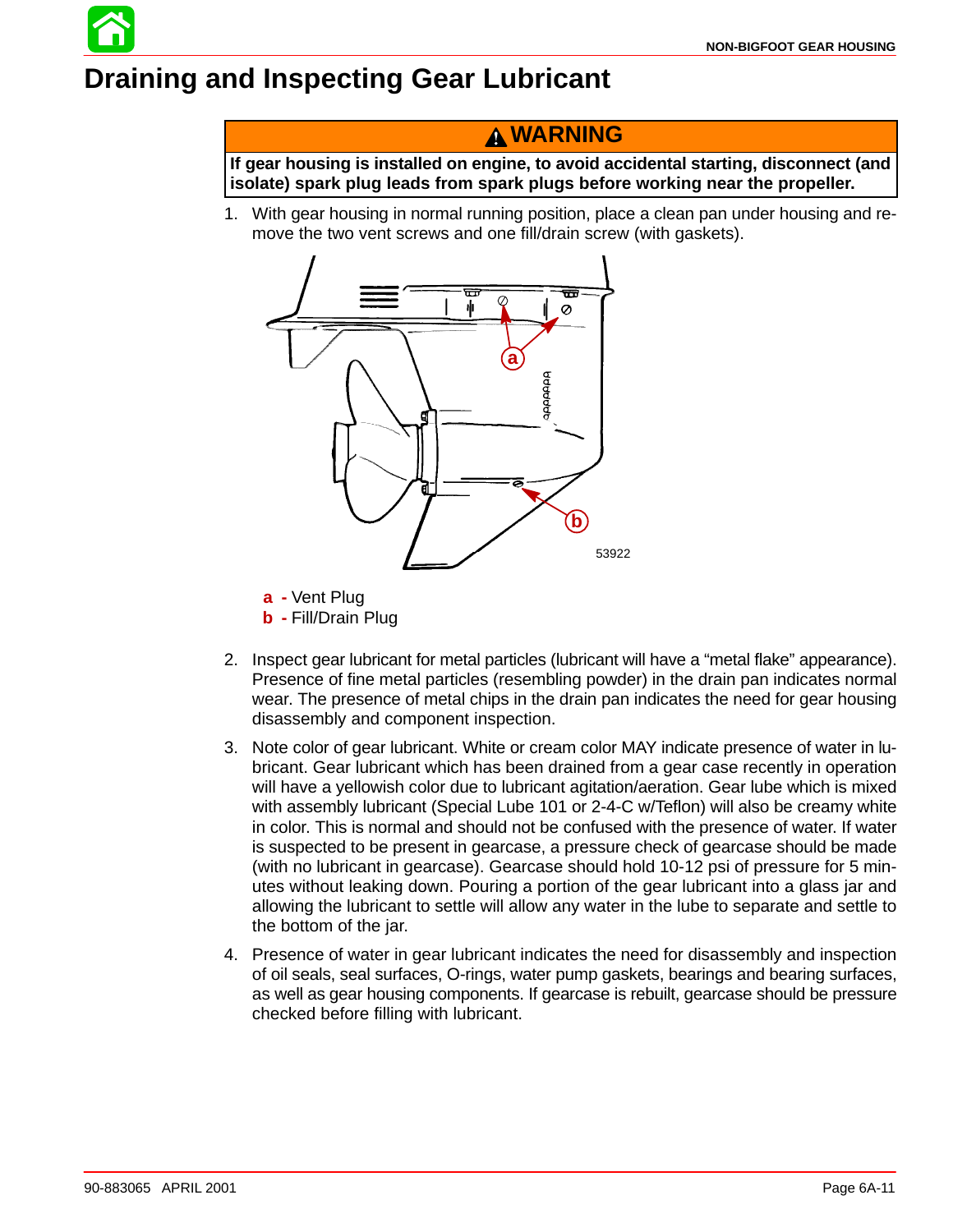

## **Removal**

## **WARNING**

**To prevent accidental engine starting, remove (and isolate) spark plug leads from spark plugs before removing gear housing.**

- 1. Remove (and isolate) spark plug leads from spark plugs.
- 2. Shift engine into forward gear.
- 3. Tilt engine to full "Up" position.
- 4. Remove 4 bolts and washers, two from each side.
- 5. Remove trim tab.
- 6. Remove locknut and washer in trim tab recess.
- 7. Remove gear housing.



**b -** Locknut and Washer

**c -** Bolts(4) M10 x 45 and Washers(4)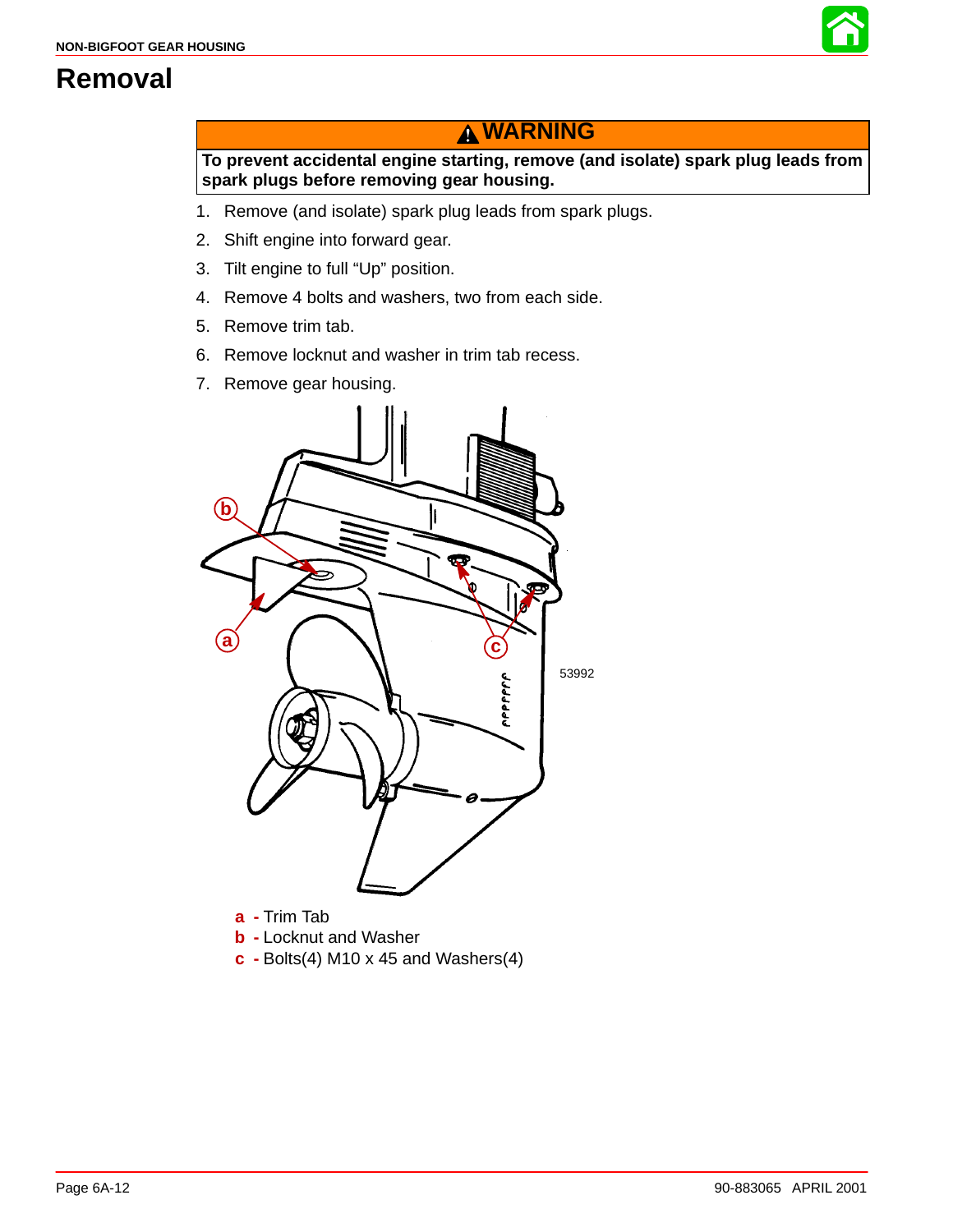# **Disassembly**

#### **Water Pump**

**NOTE:** If water tube seal stayed on water tube (inside of drive shaft housing) when gear housing was removed, pull water tube seal from water tube.

- 1. Replace water tube seal, if damaged.
- 2. Remove 6 screws, washers, and isolators (Design 1).
- 3. Remove cover.

**NOTE:** Isolators from forward 2 screws are shorter than the other isolators. Retain these for proper reassembly (Design 1).

**NOTE:** Design 1 included isolators on the water pump housing screws. Newer design versions did not use these isolators.



#### **IMPORTANT: The circular groove formed by the impeller sealing bead should be disregarded when inspecting cover and plate, as the depth of the groove will not affect water pump output.**

- 4. Replace cover if thickness of steel at the discharge slots is 0.060 in. (1.524 mm) or less, or if groove(s) (other than impeller sealing bead groove) in cover roof are more than 0.030 in. (0.762 mm) deep.
- 5. Lift impeller, drive key, and gasket from drive shaft.

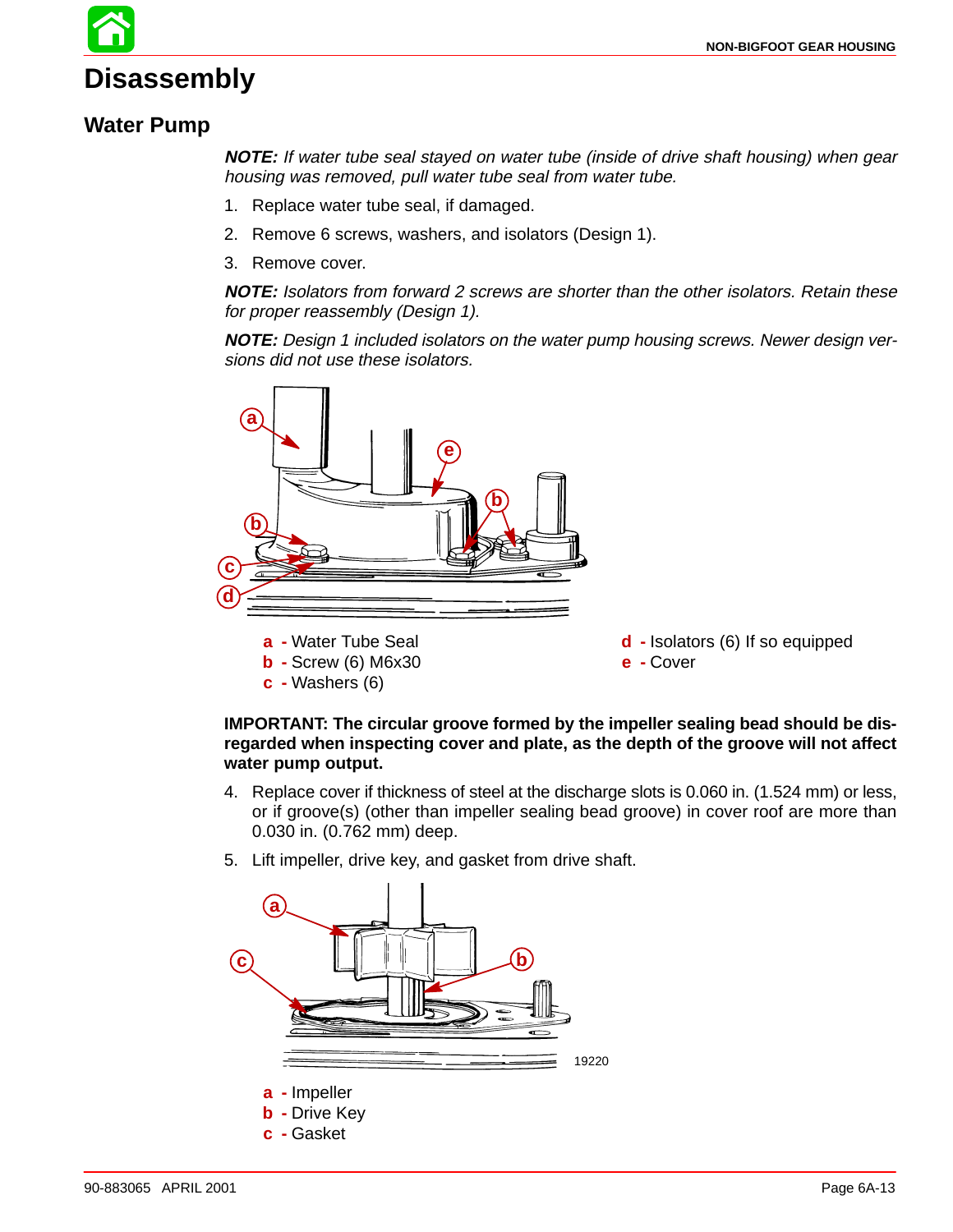

- 6. Inspect impeller. Replace impeller if any of the following conditions exist:
	- Impeller blade(s) are cracked, torn, or worn.
	- Impeller is glazed or melted (caused by operation without sufficient water supply).
	- Rubber portion of impeller is not bonded to impeller hub.
- 7. Remove plate and gasket.
- 8. Replace plate if groove(s) (other than impeller sealing bead groove) in plate are more than 0.030 in. (0.762 mm) deep.



**b -** Gasket

#### **Old Style Base**

9. Remove water pump base by lifting gently as shown. Inspect carefully for cracks.



**a -** Water Pump Base

#### **New Style Base**

10. Remove water pump base by lifting gently as shown. Inspect carefully for cracks.



**a -** Water Pump Base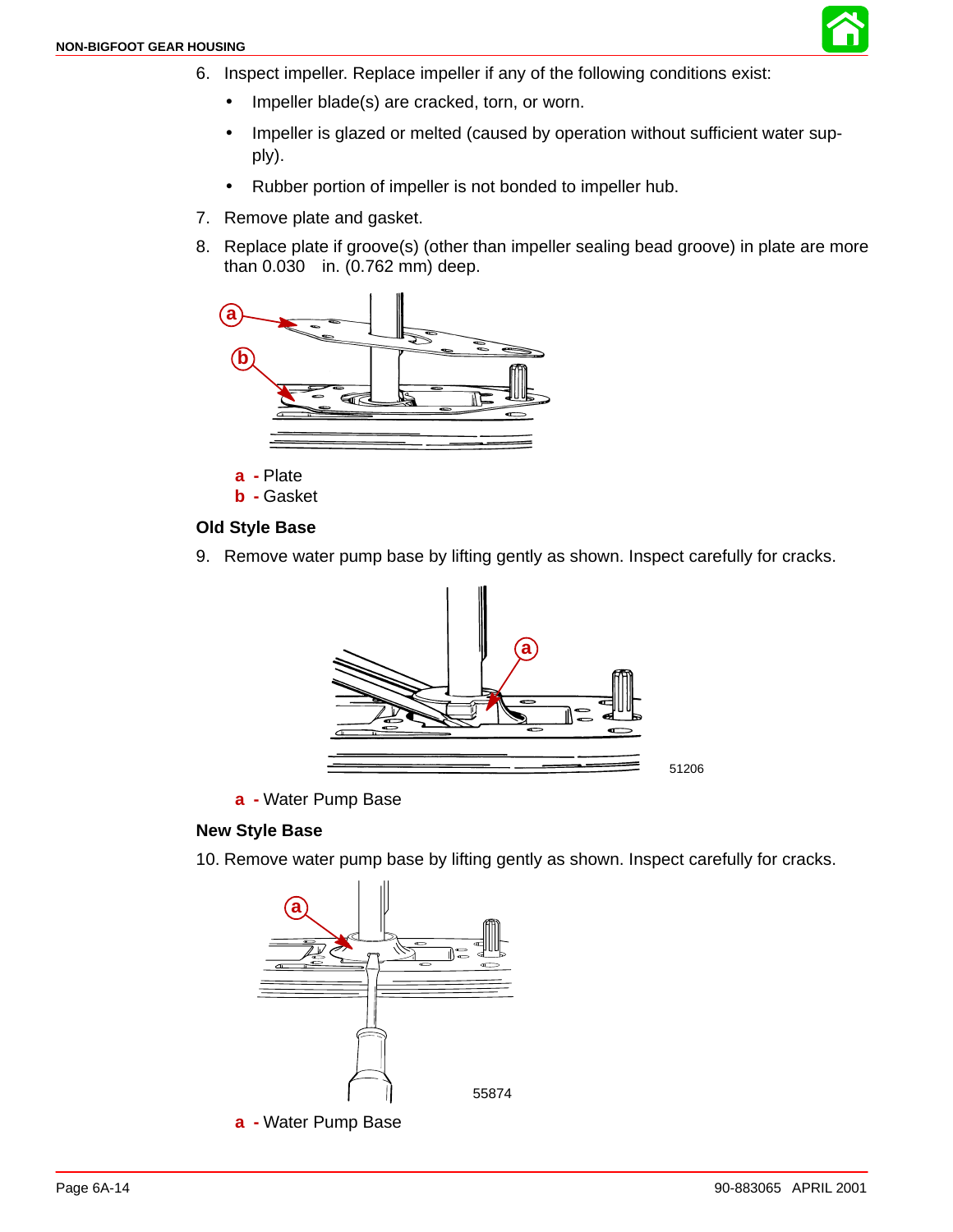

11. Remove (and discard) seals, if damaged. Secure the base to a bench top or **lightly** clamp base in vise when removing seals.



12. Remove seal and plate if damaged or worn.



1. Remove fasteners.

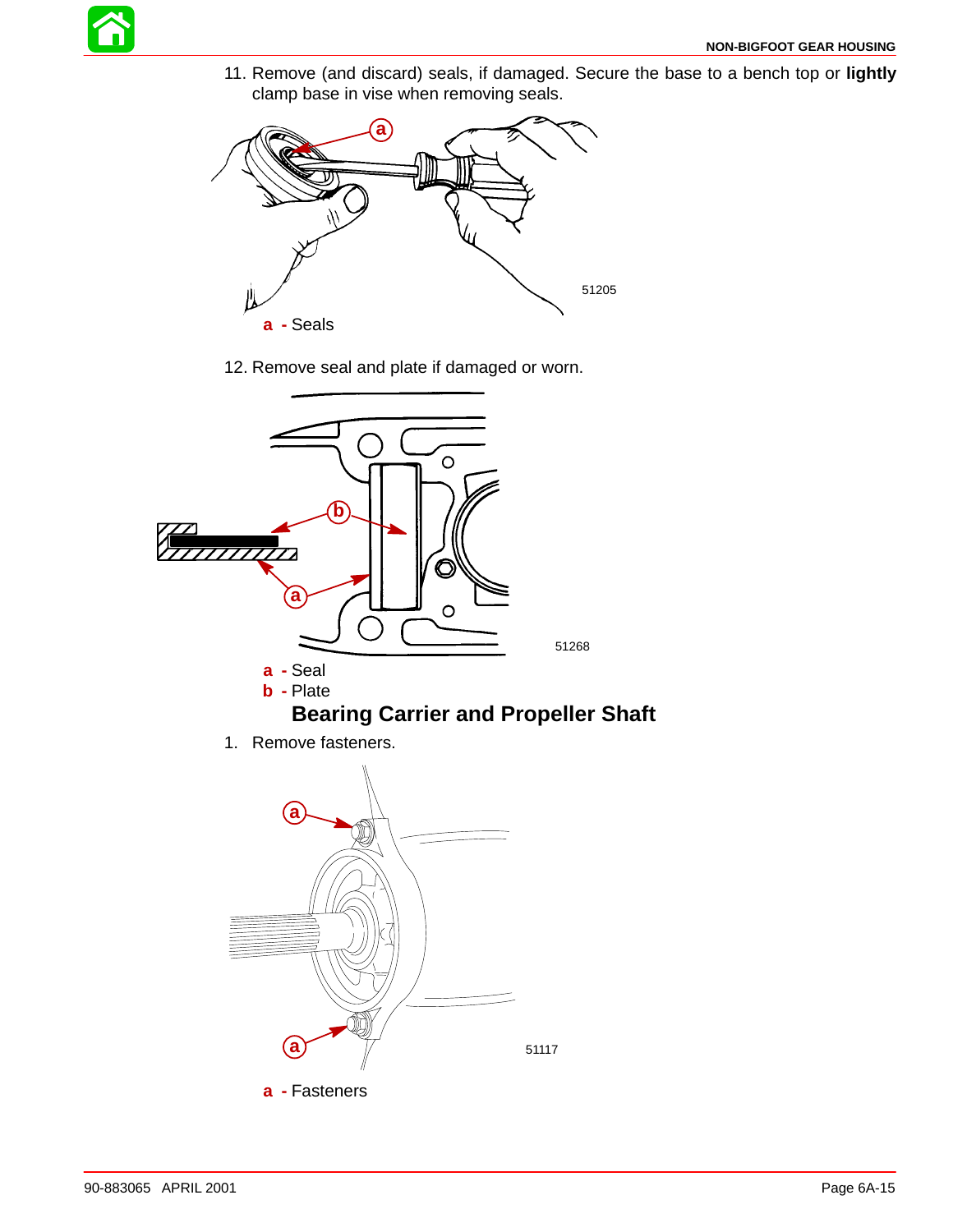

2. With propeller shaft horizontal, use bearing puller to remove carrier from gear housing. Remove propeller shaft components as an assembly, taking care not to lose cam follower.



- **e -** Propeller Shaft
- 3. Replace reverse gear if gear teeth or clutch teeth on reverse gear are chipped or worn. If reverse gear must be replaced, pinion and sliding clutch should also be inspected for damage.
- 4. If reverse gear bearing is rusted or does not roll freely, replace bearing. Remove bearing and reverse gear using bearing puller.



**a -** Bearing Puller (91-27780)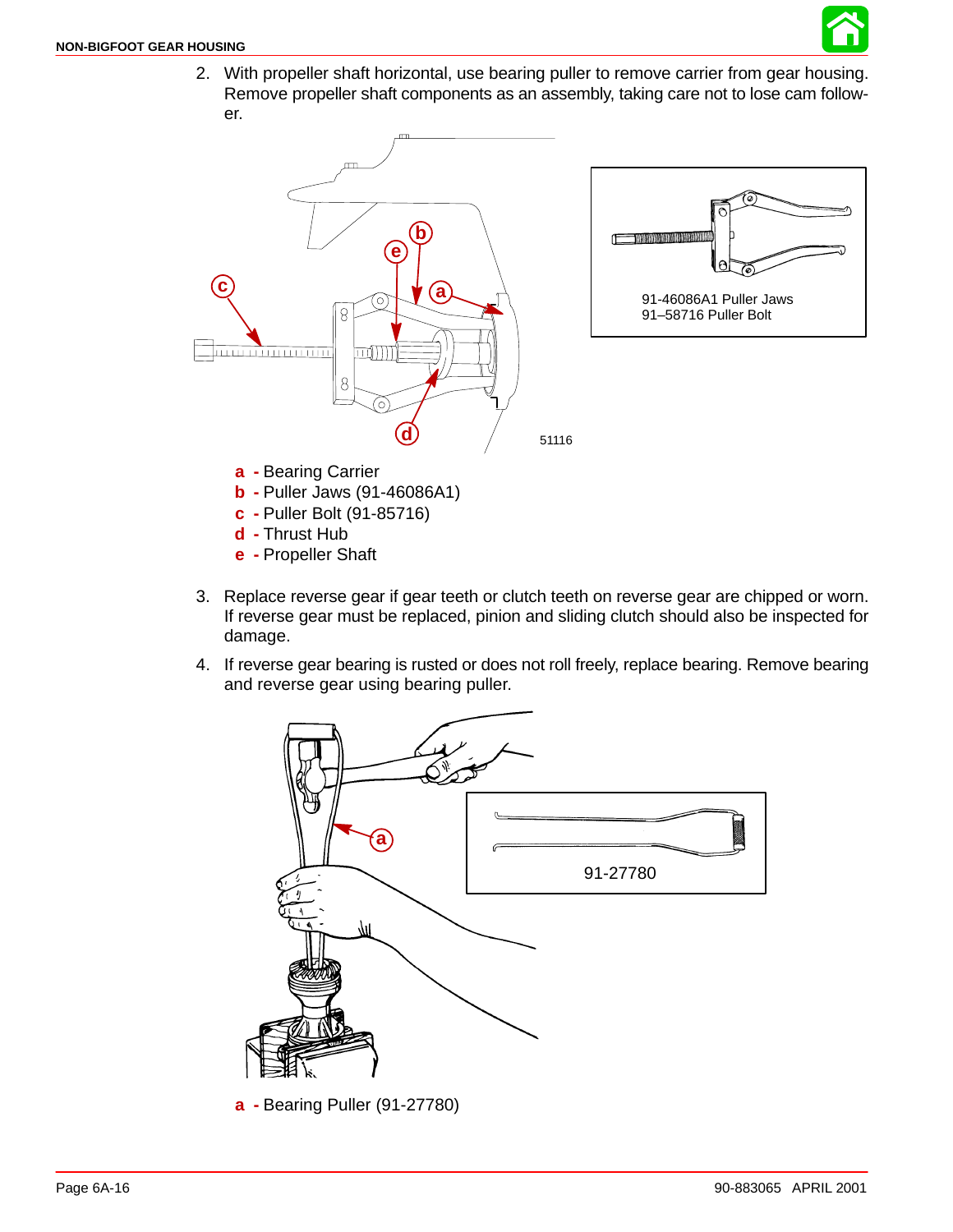

5. Remove ball bearing from reverse gear using Universal Puller Plate and mandrel.



- **b -** Reverse Gear
- **c -** Universal Puller Plate (91-37241)
- **d -** Driver Head (91-37312)
- 6. If bearing is rusted or does not roll freely, replace bearing. Remove bearing and oil seals. Discard oil seals.



7. Remove propeller shaft seals and bearing carrier O-ring.

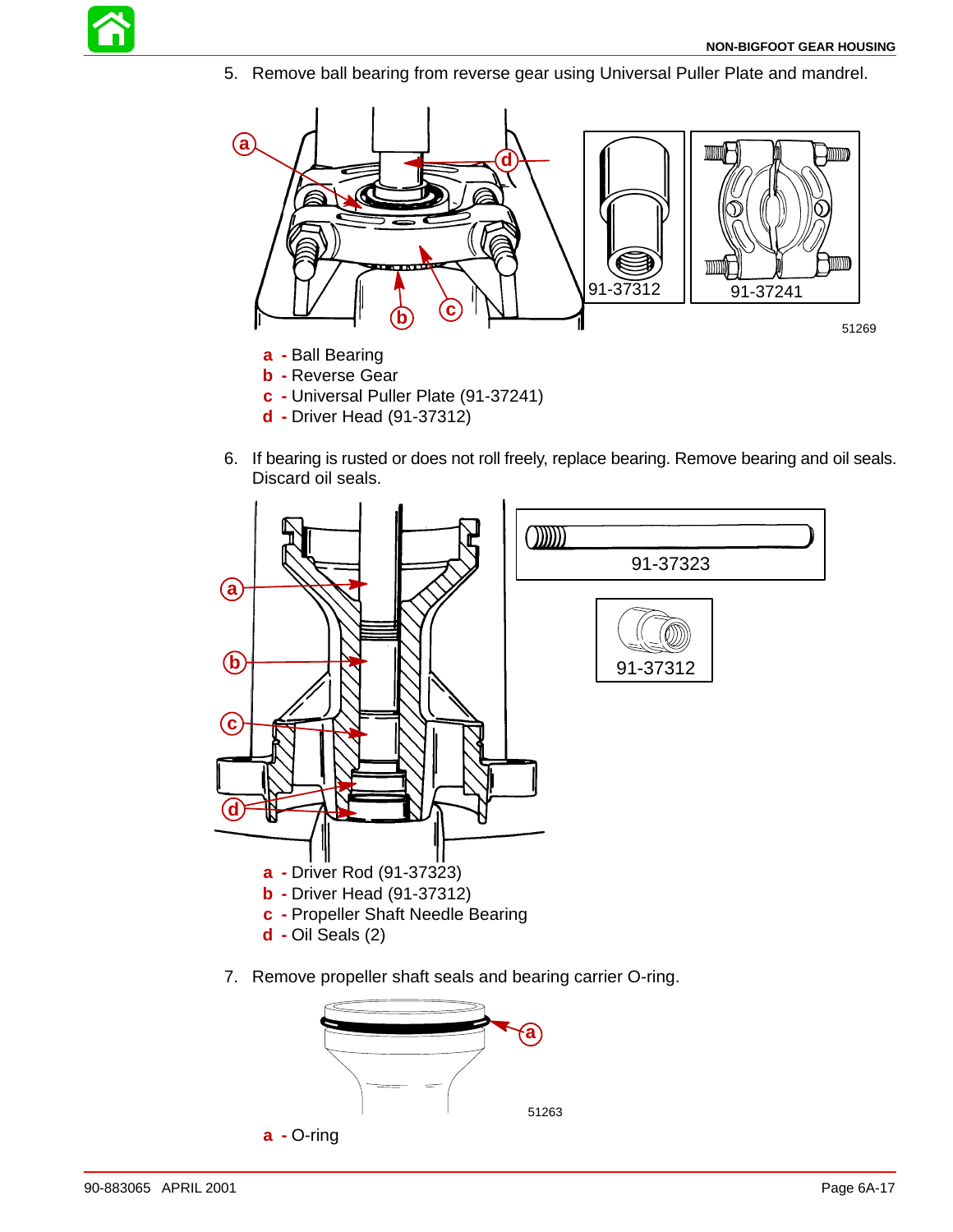

## **Propeller Shaft Disassembly**

1. Remove spring. Push out cross pin.



- **e -** Cross Pin
- 2. Replace cam follower if worn or pitted on either end.
- 3. Replace sliding clutch if jaws are rounded or chipped. Rounded jaws indicate the following:
	- Improper shift cable adjustment.
	- Engine idle speed too high while shifting.
	- Shifting too slowly.

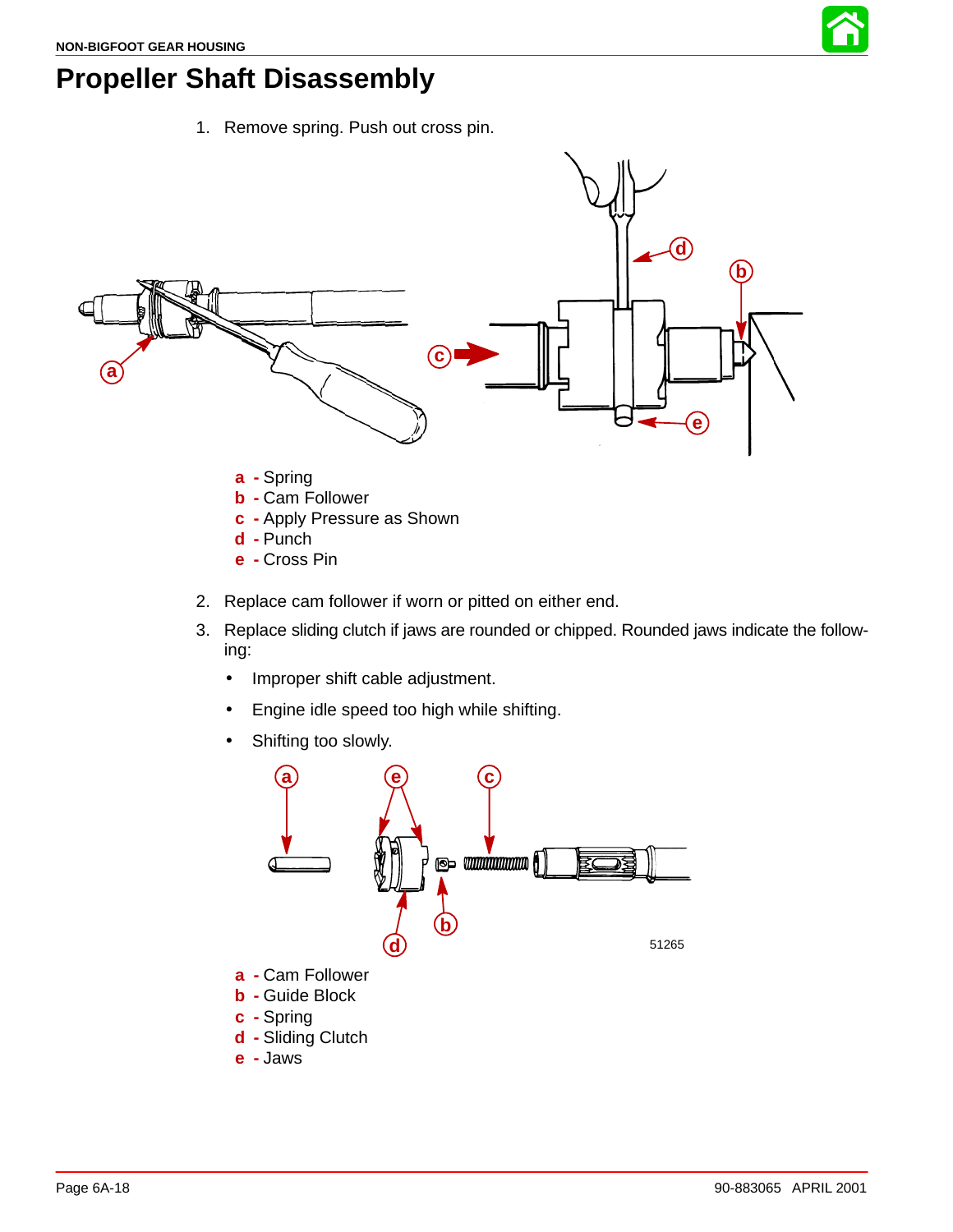

- 4. Check bearing surfaces of propeller shaft. If shaft is worn/pitted, replace shaft and corresponding bearing.
- 5. Replace propeller shaft if:
	- a. Splines are twisted or worn.
	- b. Bearing surfaces of propeller shaft are pitted or worn.
	- c. Oil seal surface is grooved in excess of 0.005 in. (0.12mm).
	- d. Shaft has a noticeable "wobble" or is bent more than 0.006 in. (.152 mm). Check with a dial indicator and V-blocks.



**c -** Check with Dial Indicator Here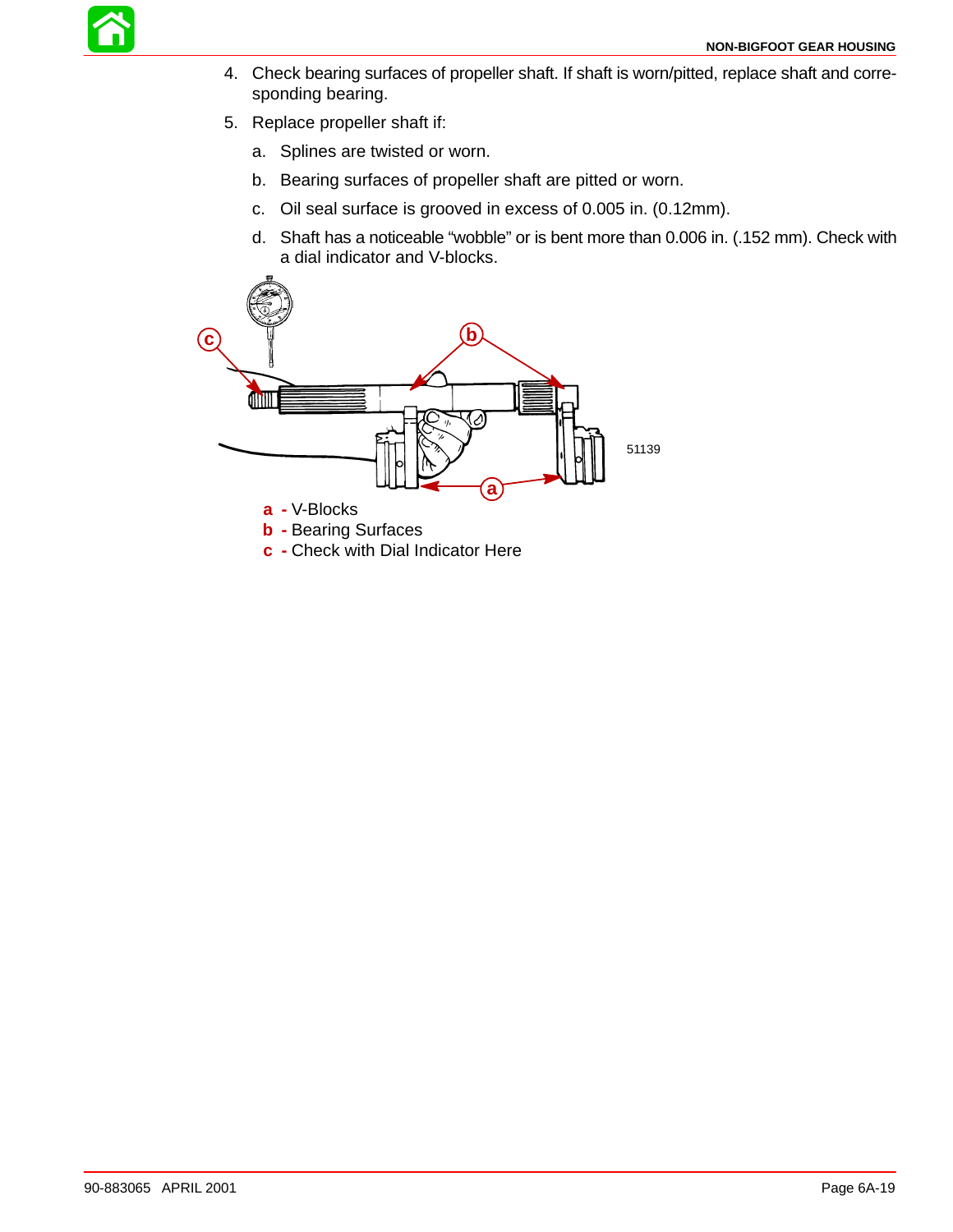

1. Hold driveshaft using Driveshaft Holding Tool. Remove (and discard) pinion nut.

| Model                    | <b>Drive Shaft Holding Tool</b> |
|--------------------------|---------------------------------|
| 40/50/60 (4-Stroke)      | 91-877840A1                     |
| 55/60 Bigfoot (2–Stroke) | 91-817070                       |

- 2. Remove driveshaft, pinion gear, and forward gear.
- 3. Replace pinion gear if chipped or worn.
- 4. Replace lower driveshaft bearing if rusted or damaged; or does not roll freely. To remove, refer to "Lower Driveshaft Bearing", following.
- 5. Replace forward gear if gear teeth are chipped or worn.



- **a -** Pinion Nut
- **b -** Driveshaft
- **c -** Pinion Gear
- **d -** Bearing
- **e -** Forward Gear
- 6. Replace forward gear needle bearing if rusted or does not roll freely after cleaning in solvent. Remove as shown.



**a -** Needle Bearing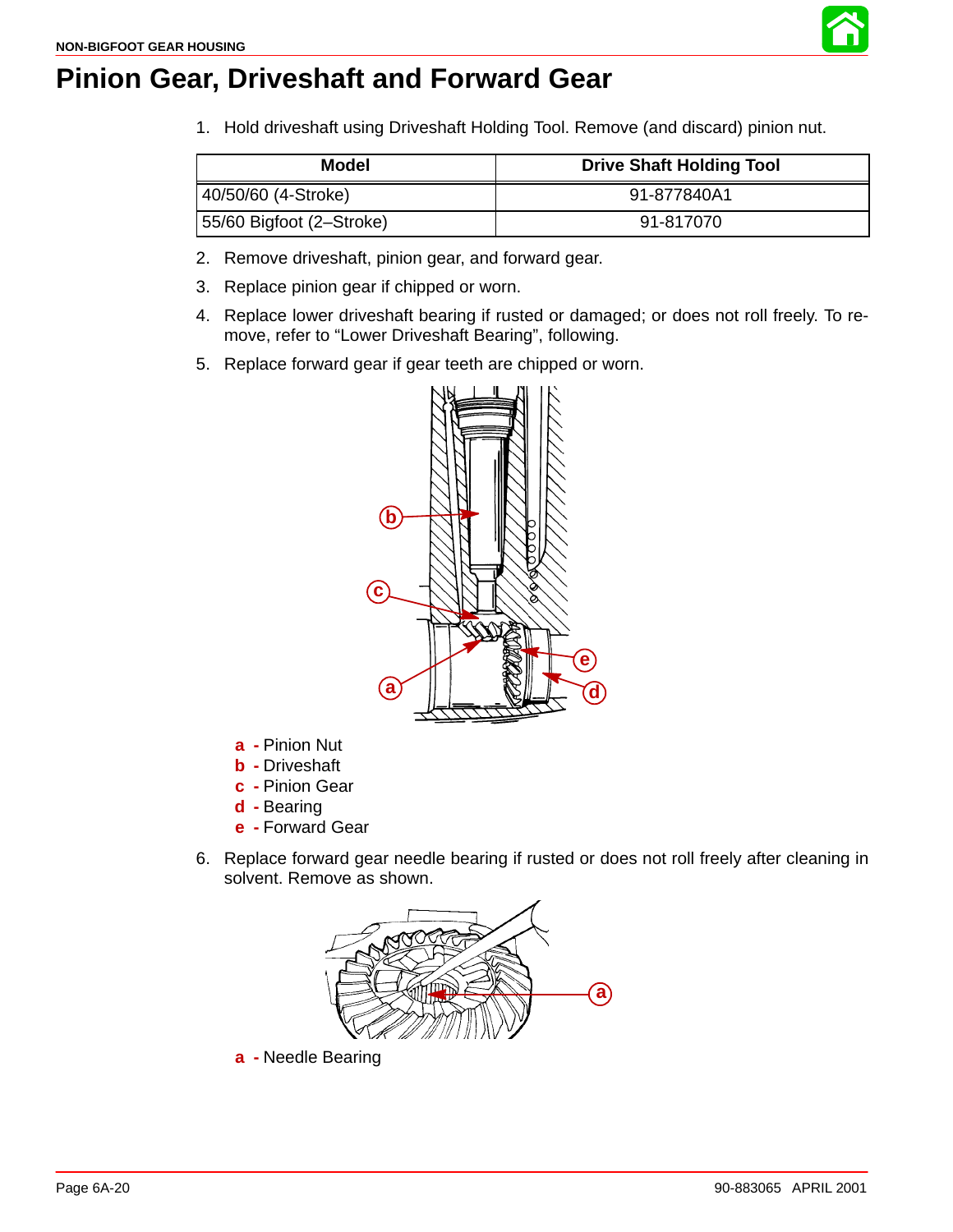

7. Replace forward gear tapered roller bearing and race if either bearing or race are rusted or damaged; or if bearing does not roll freely after cleaning in solvent. Remove bearing from gear using Universal Puller Plate and Mandrel. To remove race, refer to "Forward Gear Bearing Race", following.



## **Upper Driveshaft Bearing**

1. Replace bearing and race if either bearing or race are rusted or damaged; or if bearing does not roll freely after cleaning in solvent.

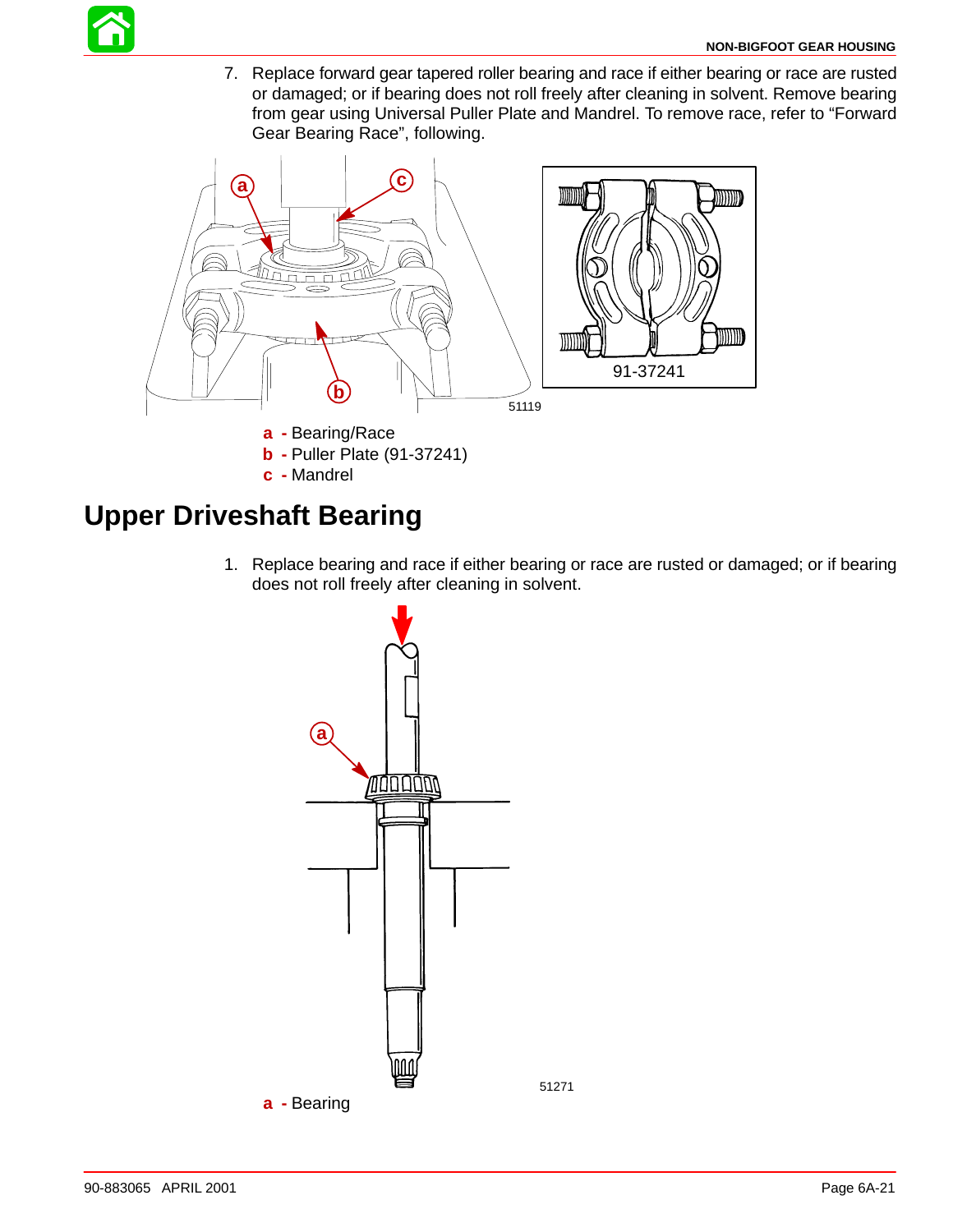## **Lower Driveshaft Bearing**

1. Remove lower driveshaft bearing using tool (91-817058A1) with bushing installed.



**c -** Bushing

### **Forward Gear Bearing Race**

#### **IMPORTANT: Retain shim(s) for re-assembly.**

1. Remove race and shim(s) using bearing puller.

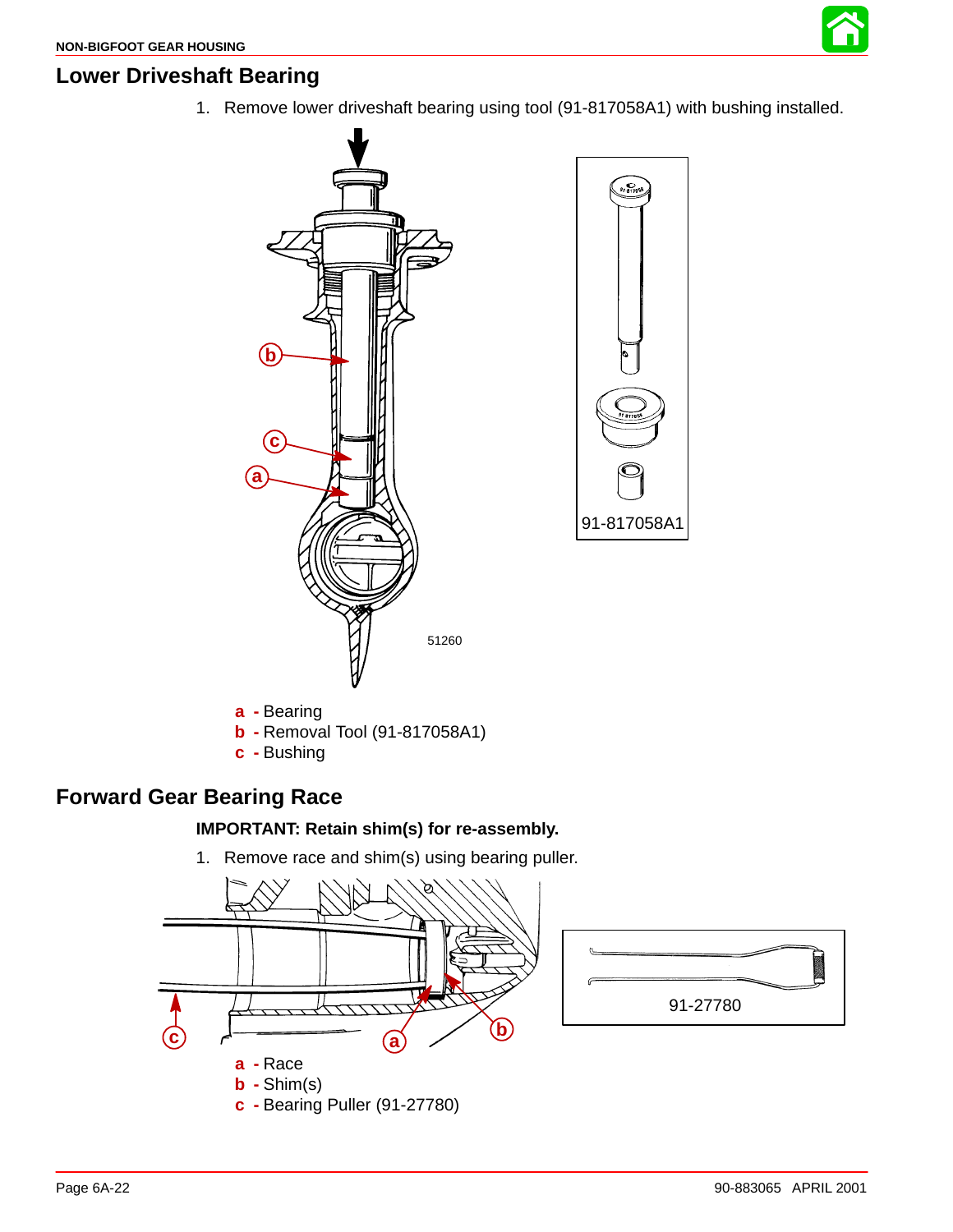

1. Remove shift shaft coupler and spacer.



2. Remove shift shaft bushing and shift shaft. Protect shift shaft to prevent spline damage.



3. Remove shift shaft cam, replace if worn.



**a -** Shift Shaft Cam (55/60 2–Stroke shown)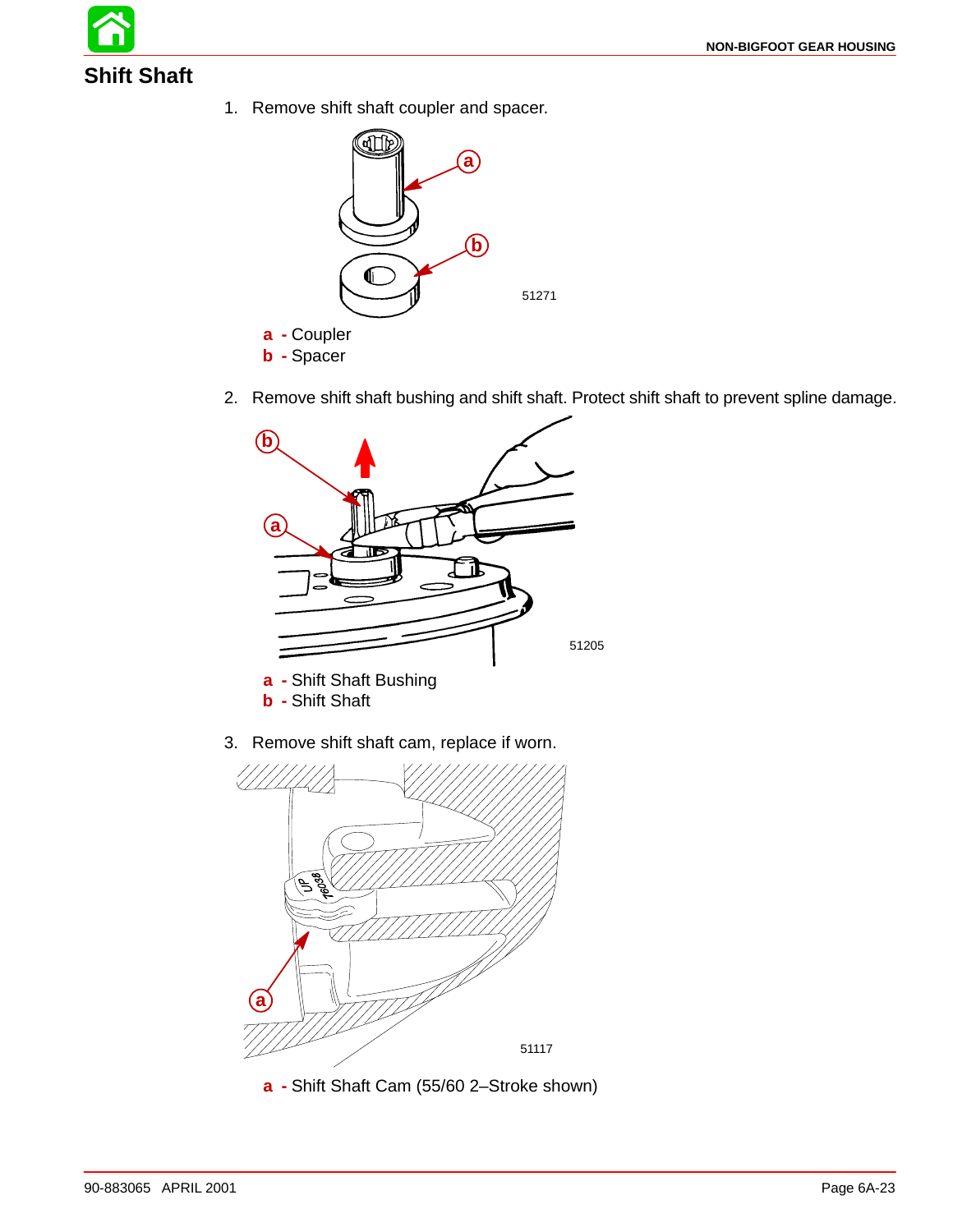**NOTE:** Remove any burrs or sharp edges on the shift shaft splines before removing the shift shaft bushing.

4. Remove shift shaft bushing and "E" clip from shift shaft. Replace shift shaft if splines are twisted or damaged on either end of shaft. Remove (and discard) O-ring if damaged.

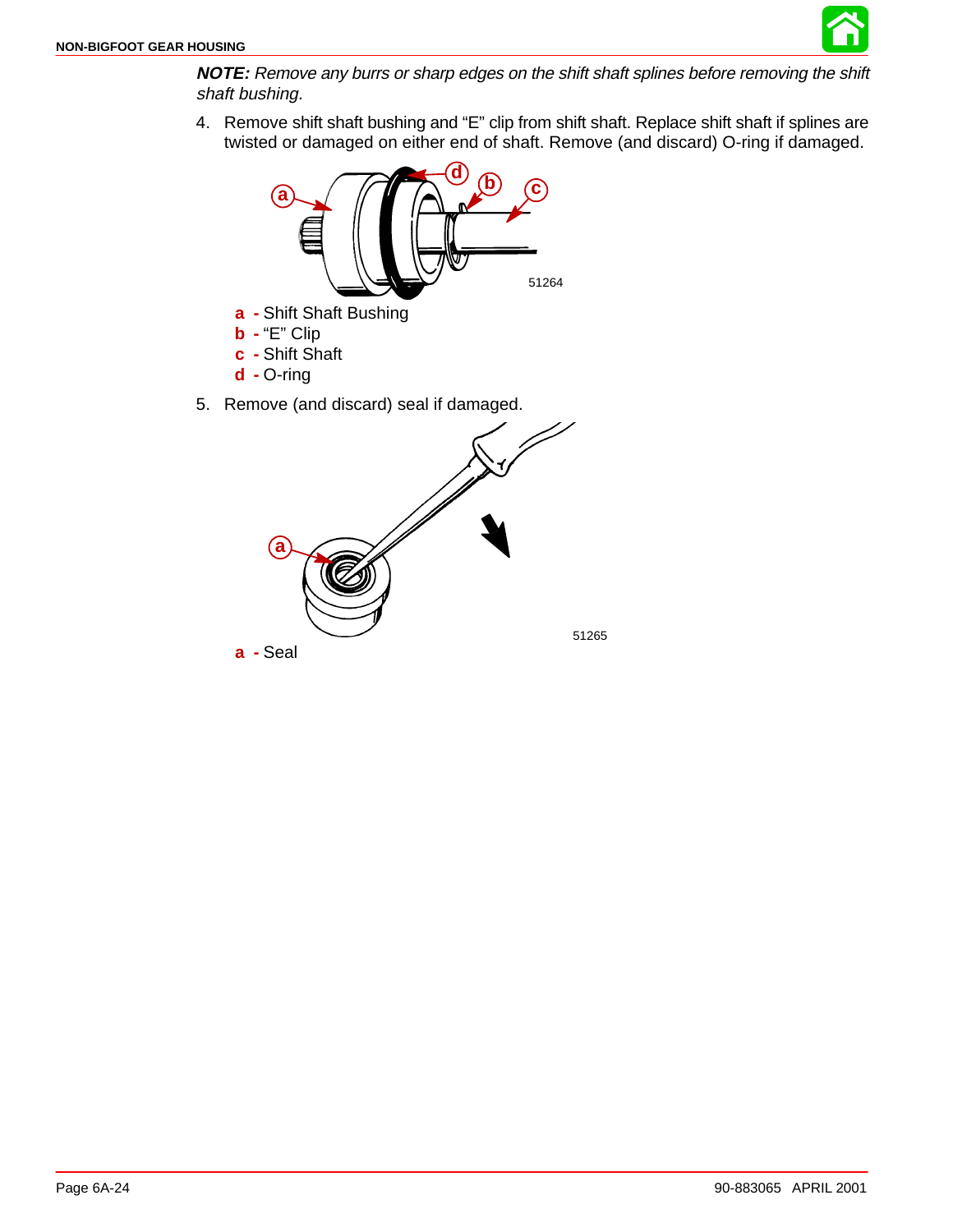# **Gear Housing Reassembly**

### **Shift Shaft**

- 1. Apply Loctite 271 on O.D. of new seal. Install with seal lip up, as shown.
- 2. Press seal into shift shaft bushing until seal bottoms. Use a suitable tool.
- 3. Apply 2-4-C w/Teflon on O-ring and I.D. of seal.

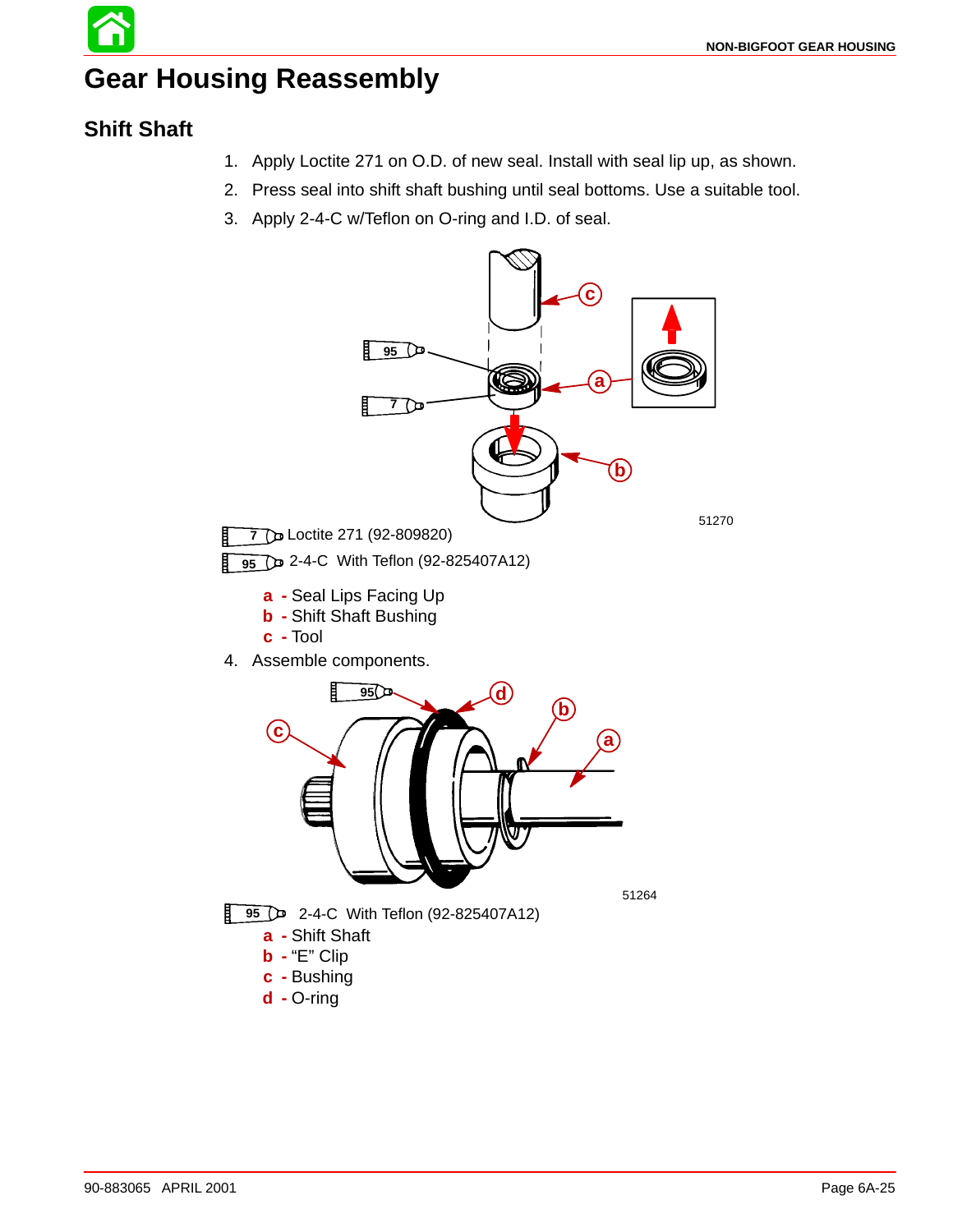

5. Install shift cam; align hole in shift cam with shift shaft pilot bore.



- **a -** Shift Shaft Pilot Bore
- **b -** Shift Cam numbers up (2–Stroke)
- **c -** Shift Shaft numbers down (4–Stroke)
- 6. Install shift shaft assembly; insert splines into shift cam.



**a -** Shift Shaft Assembly

### **Propeller Shaft**

1. Install components. Clutch should be installed with long end (non-ratcheting) toward propshaft reverse shoulder.



- **d -** Cam Follower (Hold in Place with 2-4-C w/Teflon)
- **e -** Propshaft Shoulder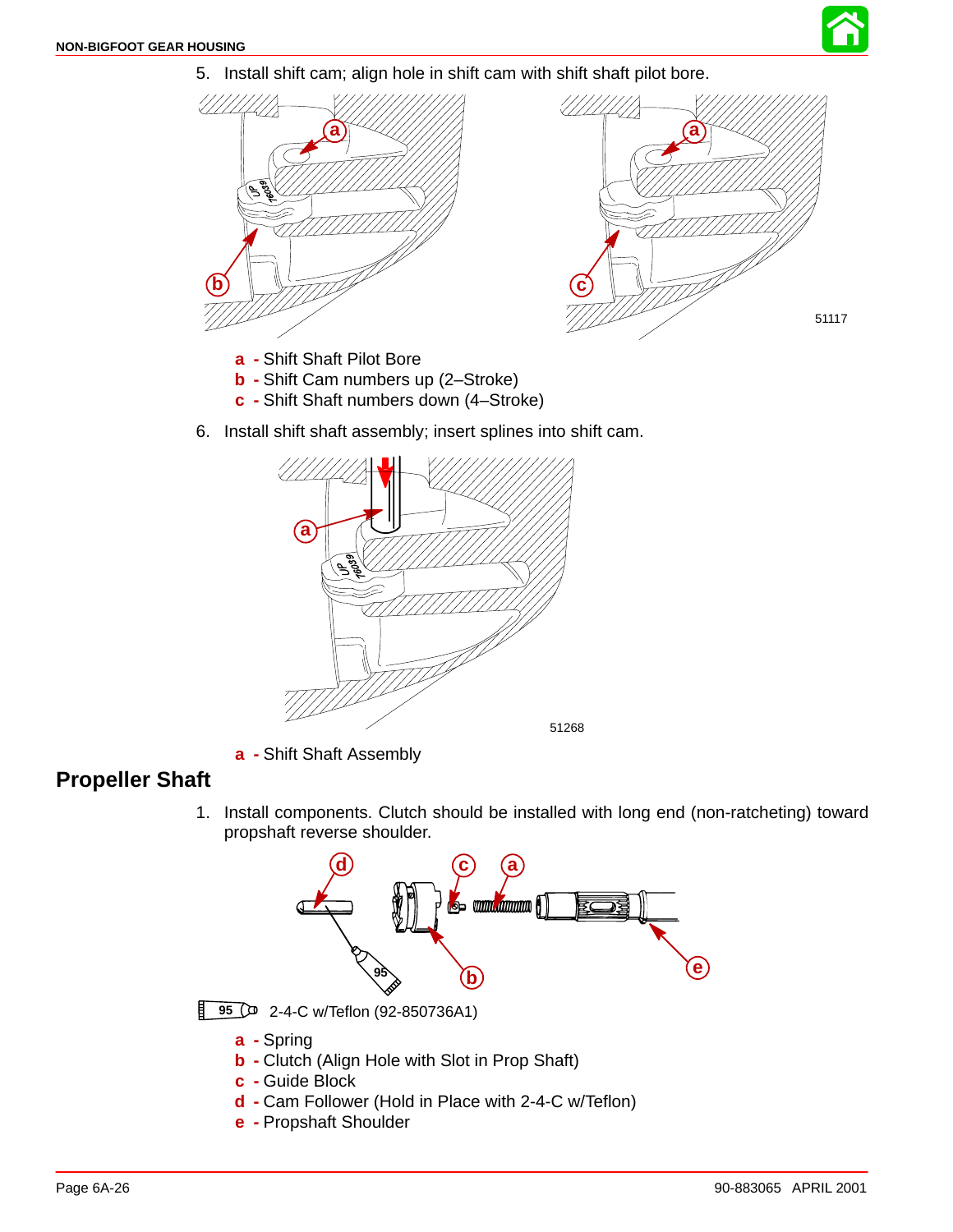

2. Install cross pin.



- **b -** Cam Follower
- **c -** Apply Pressure in This Direction
- 3. Install spring.

**NOTE:** Spring windings must lay flat in clutch groove. DO NOT allow spring coils to overlap each other.



90-883065 APRIL 2001 2001 2001 2008 2012 2013 2022 203 204 205 206 207 208 209 200 2012 2023 203 204 205 206 20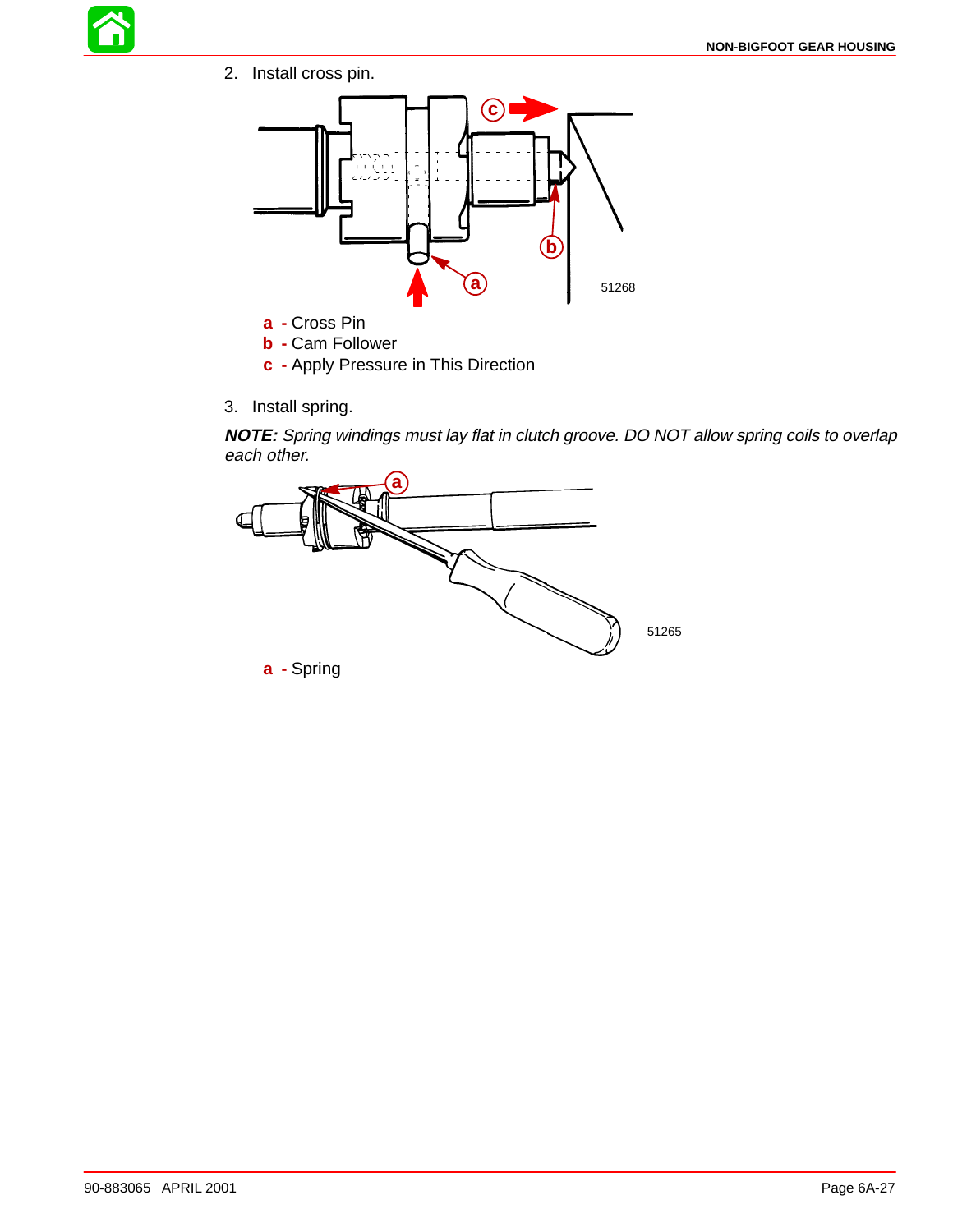

#### **Forward Gear Bearing Race**

- 1. Place shim(s), retained from disassembly, into housing. If shim(s) were lost or damaged, or a new gearcase is being assembled, start with a .010 in. (.254mm) shim.
- 2. Drive bearing race into housing. Use a lead hammer to avoid damage to propshaft.



### **Bearing Carrier**

- 1. Lubricate O.D. of needle bearing with 2-4-C w/Teflon.
- 2. Install needle bearing.

Installation Note: Push against numbered end of bearing.

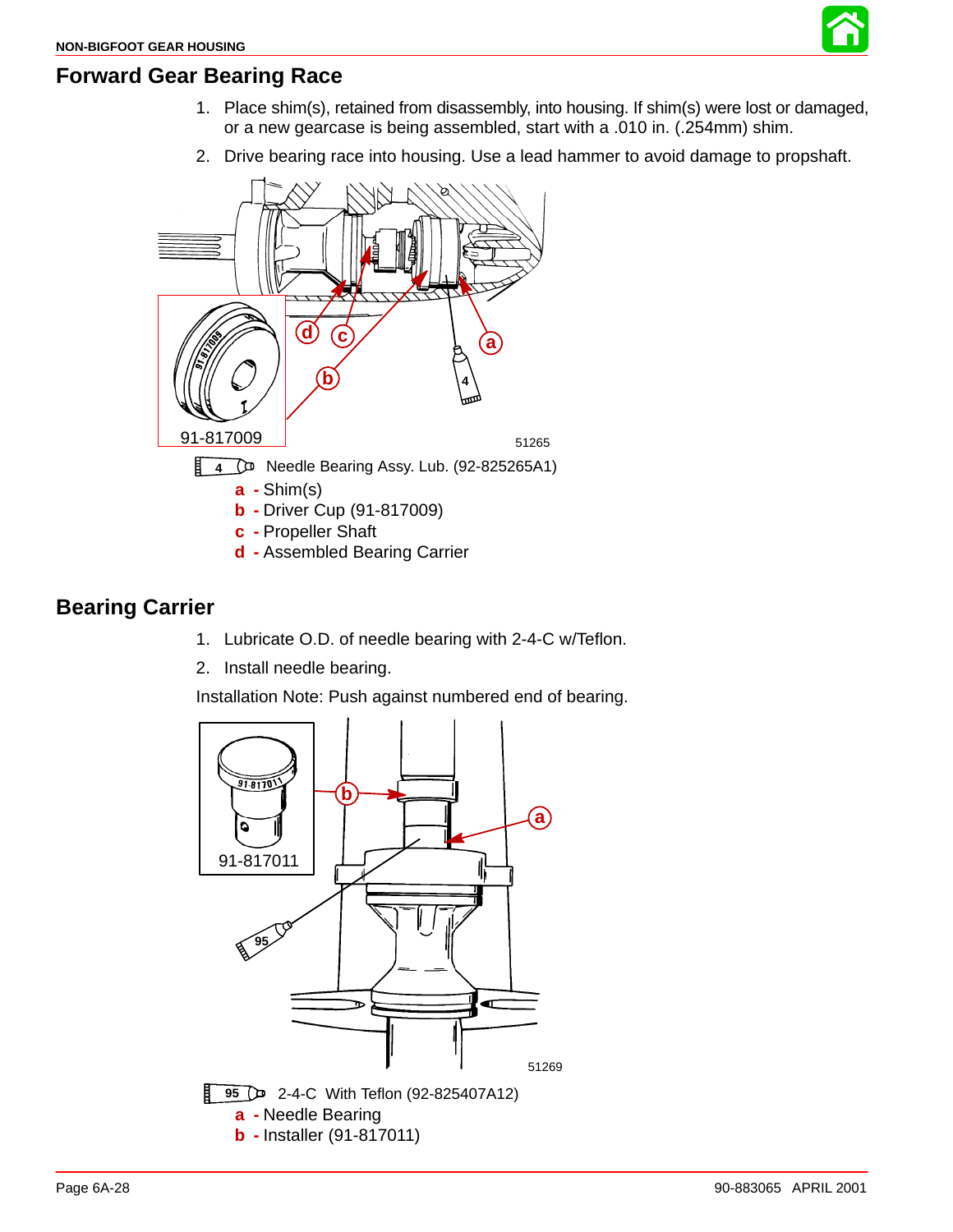

3. Apply Loctite 271 on O.D. of small diameter oil seal. Seal lip should face away from shoulder on Installation Tool. Press seal in until Installer Tool bottoms out.



- **a -** Small Diameter Seal
- **b -** Installer Tool (91-817007)
- 4. Apply Loctite 271 on O.D. of larger diameter oil seal. Seal lip should face towards shoulder on installation tool. Press in until Installer tool bottoms out.

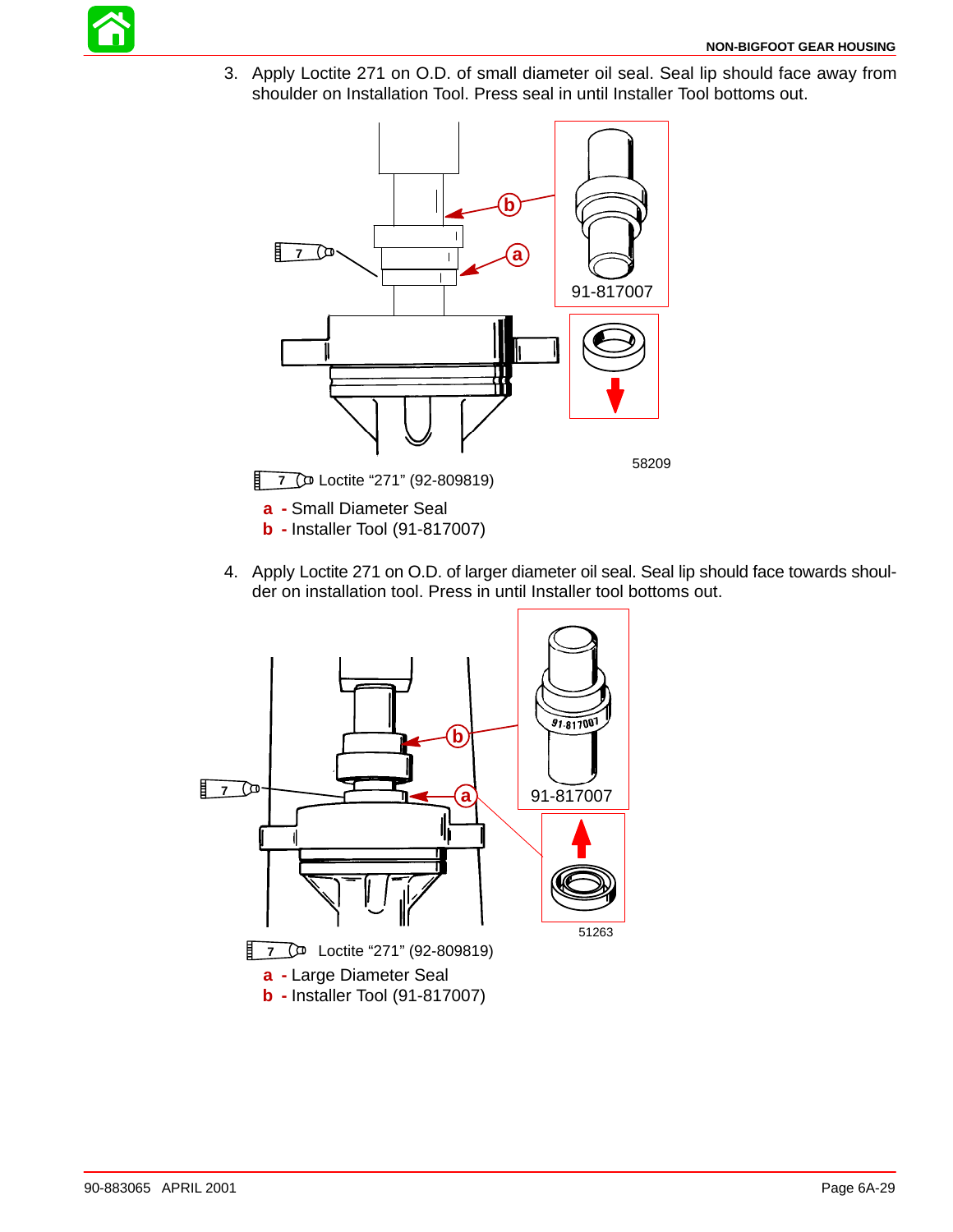

**Installation Note:** If service tools are not available, the following reference dimensions apply for installing bearing and seals to proper depths.



**a -** Bearing



**b -** Oil Seal (Install With Lip Up)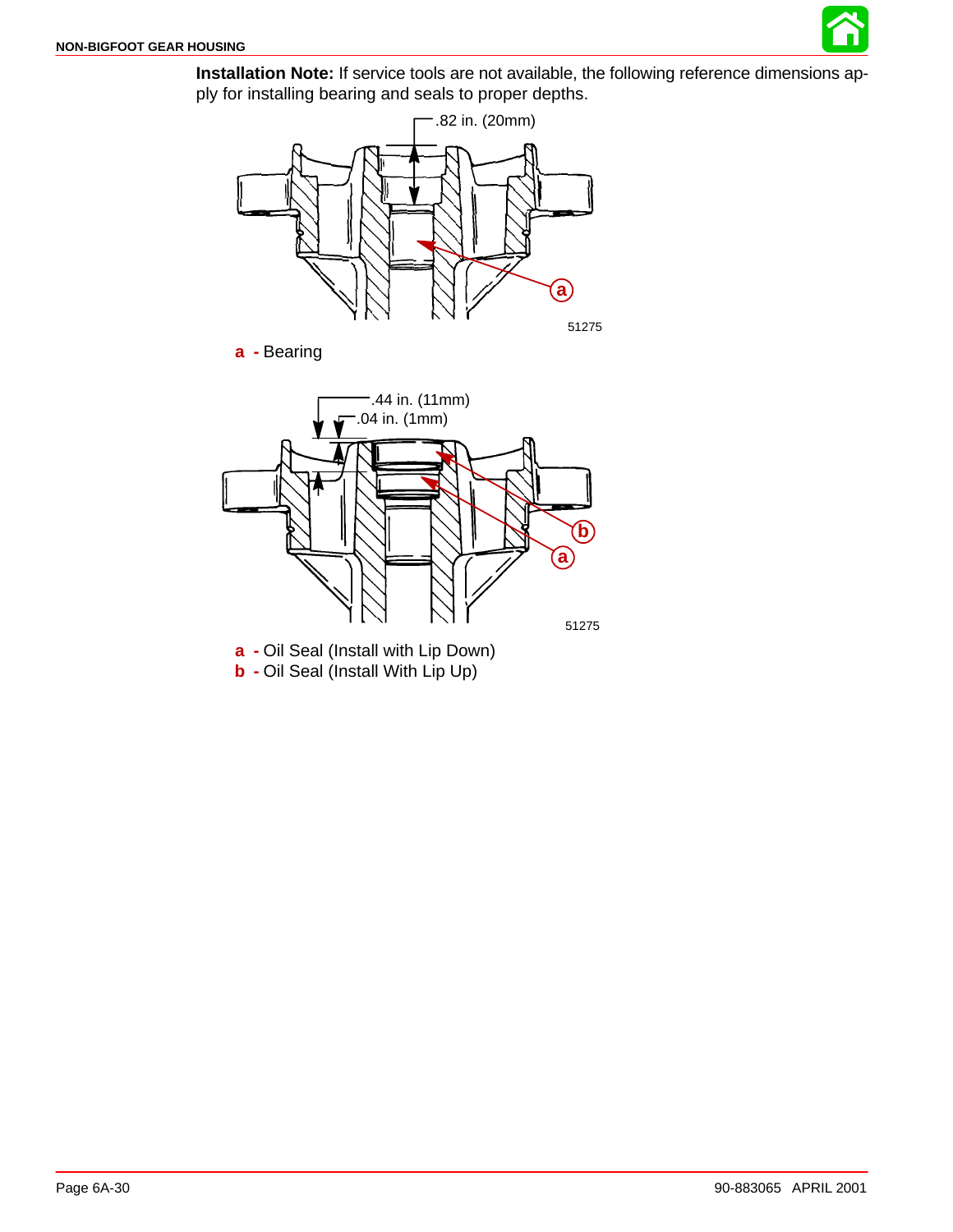

Ħ

1. Lubricate I.D. of bearing with 2-4-C w/Teflon. Use suitable mandrel and press onto gear until bearing bottoms.



2. Lubricate O.D. of bearing with 2-4-c w/Teflon. Use suitable mandrel and press reverse gear/bearing assembly into bearing carrier until bearing bottoms out.

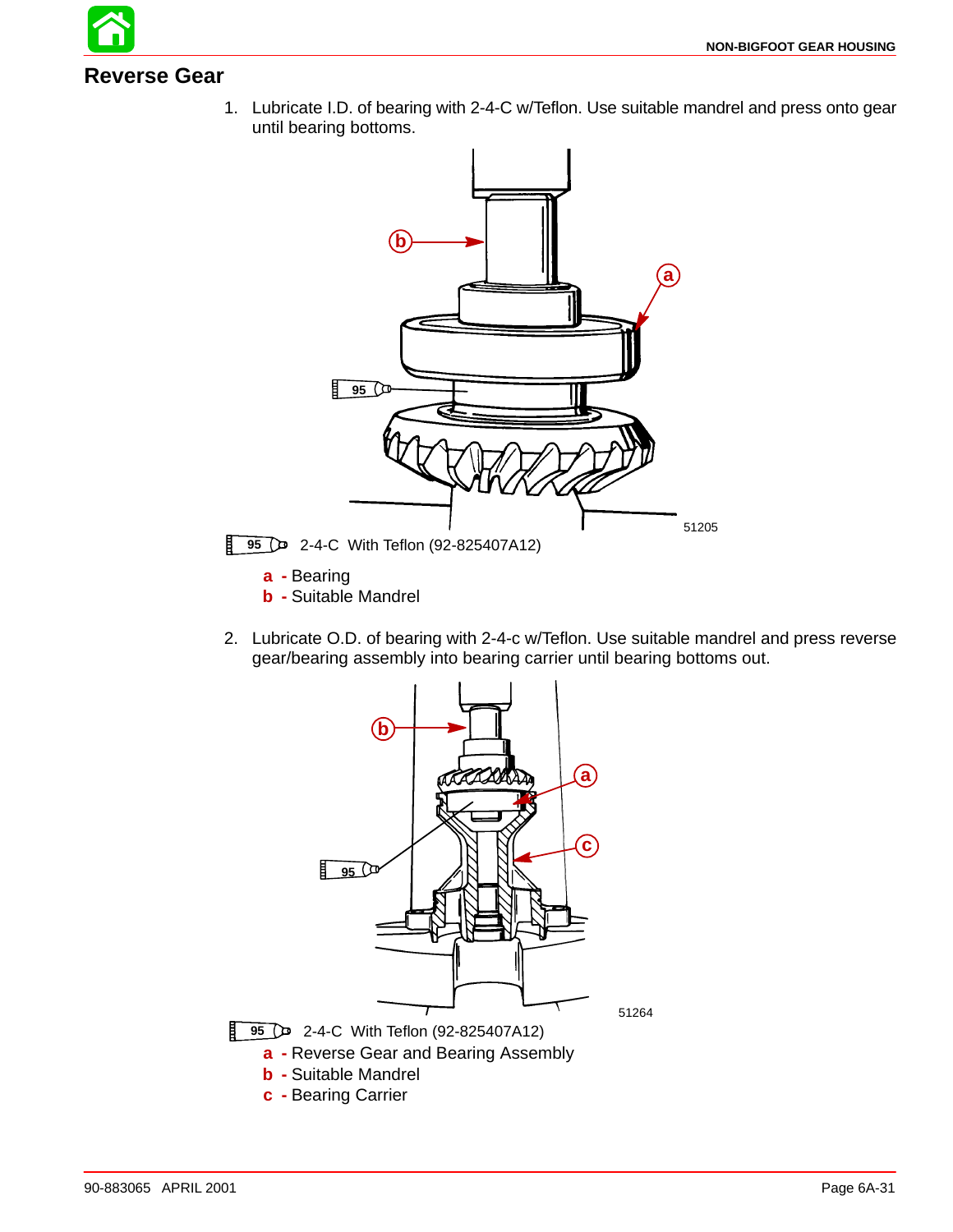

1. Lubricate O.D. of bearing with 2-4-C w/Teflon. Press new propshaft bearing into gear until Installer Tool bottoms.

**Installation Note:** Push against numbered end of bearing.



2. Lubricate I.D. of bearing with 2-4-C w/Teflon. Use suitable mandrel and press tapered roller bearing onto gear until bearing bottoms on gear.

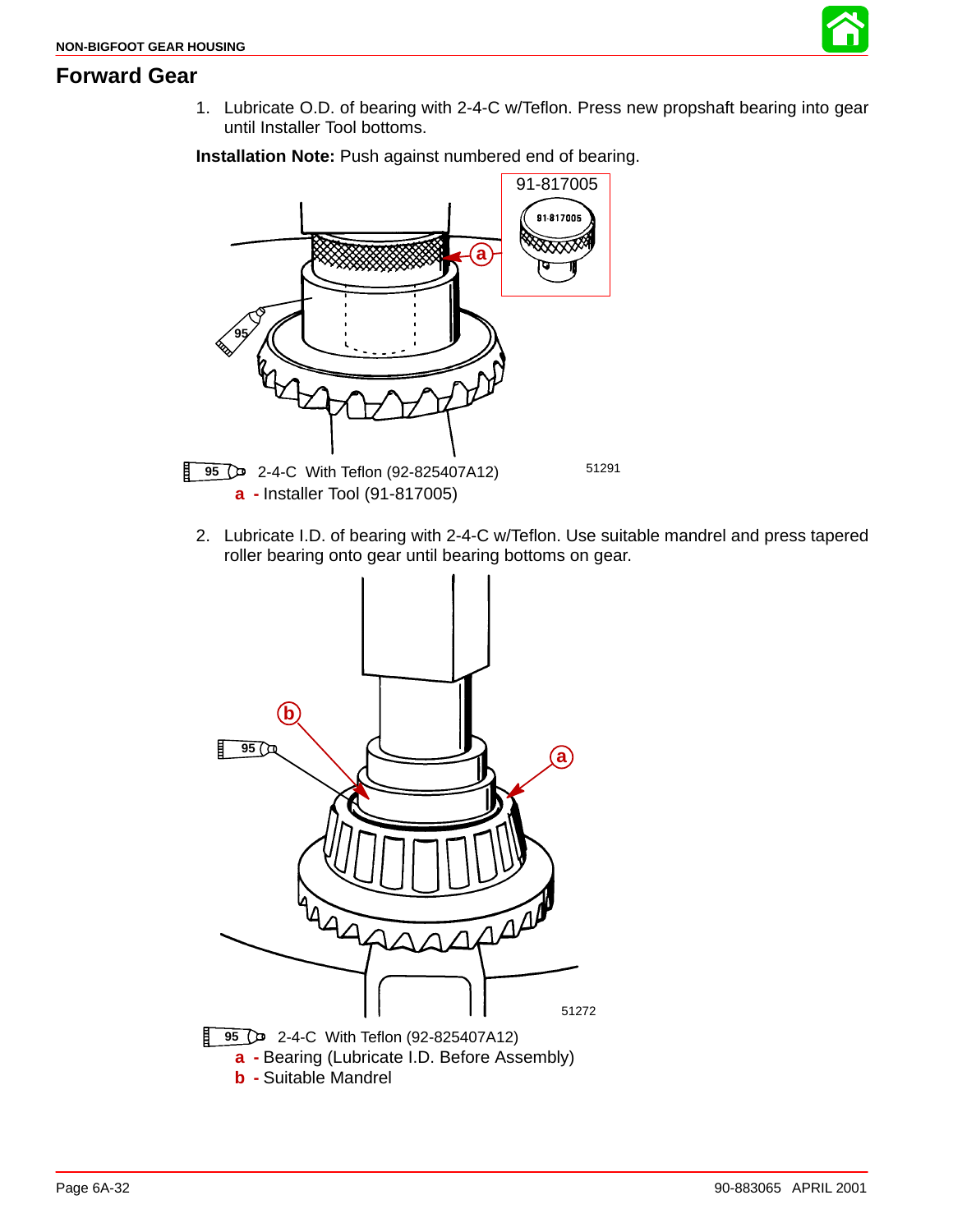

### **Lower Driveshaft Bearing Installation**

- 1. Lubricate O.D. of bearing with 2-4-C w/Teflon.
- 2. Install bearing into housing. Press until Installer Tool bottoms out.

I**nstallation Note:** Push against numbered end of bearing.

![](_page_32_Figure_6.jpeg)

- **b -** Bearing Installer Tool (91-817058A1)
- **c -** Reference (Bearing Depth)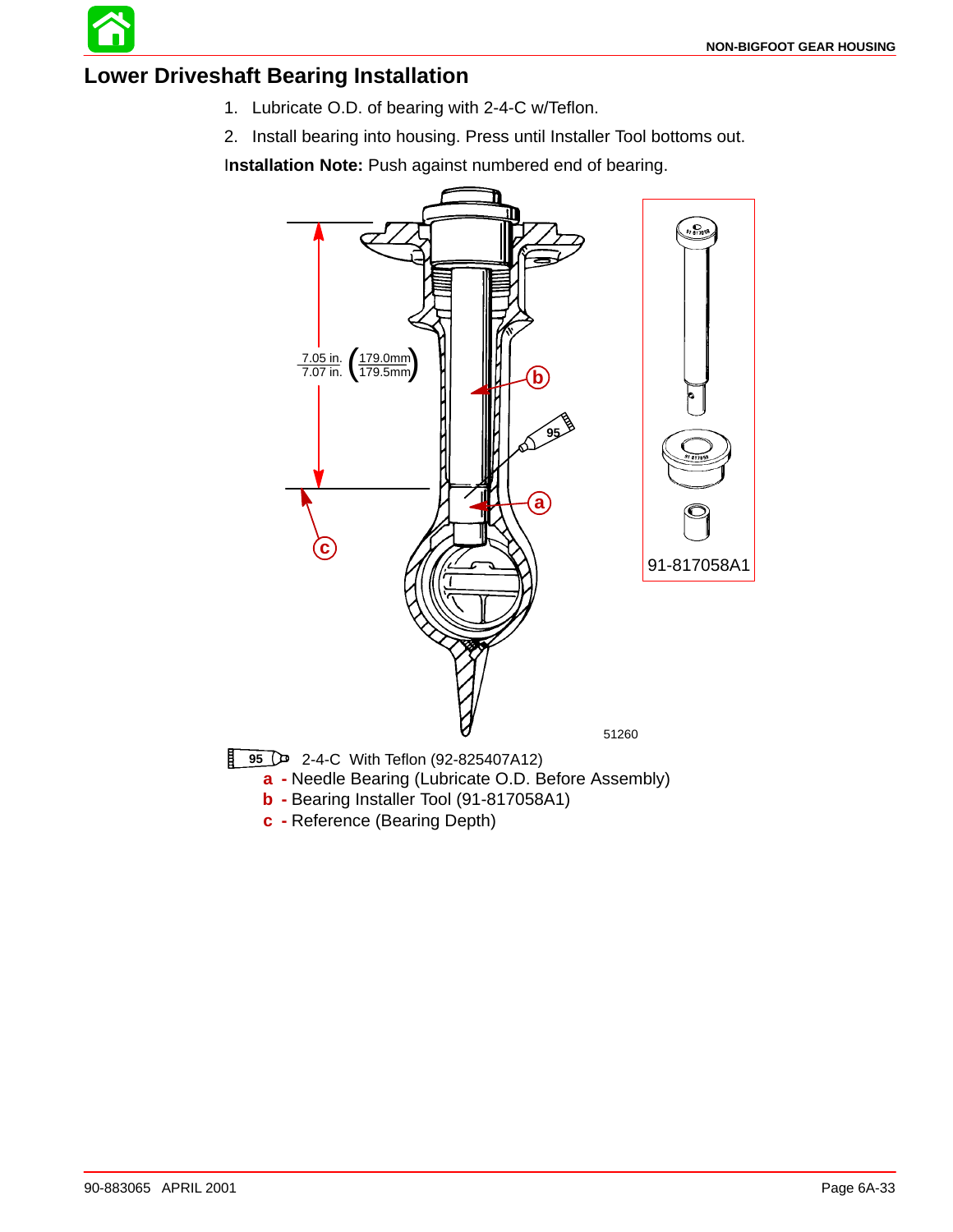![](_page_33_Picture_1.jpeg)

## **Upper Driveshaft Bearing Installation**

1. Lubricate I.D. of bearing with 2-4-C w/Teflon. Using suitable mandrel press upper driveshaft bearing onto driveshaft until bearing contacts driveshaft shoulder.

![](_page_33_Figure_4.jpeg)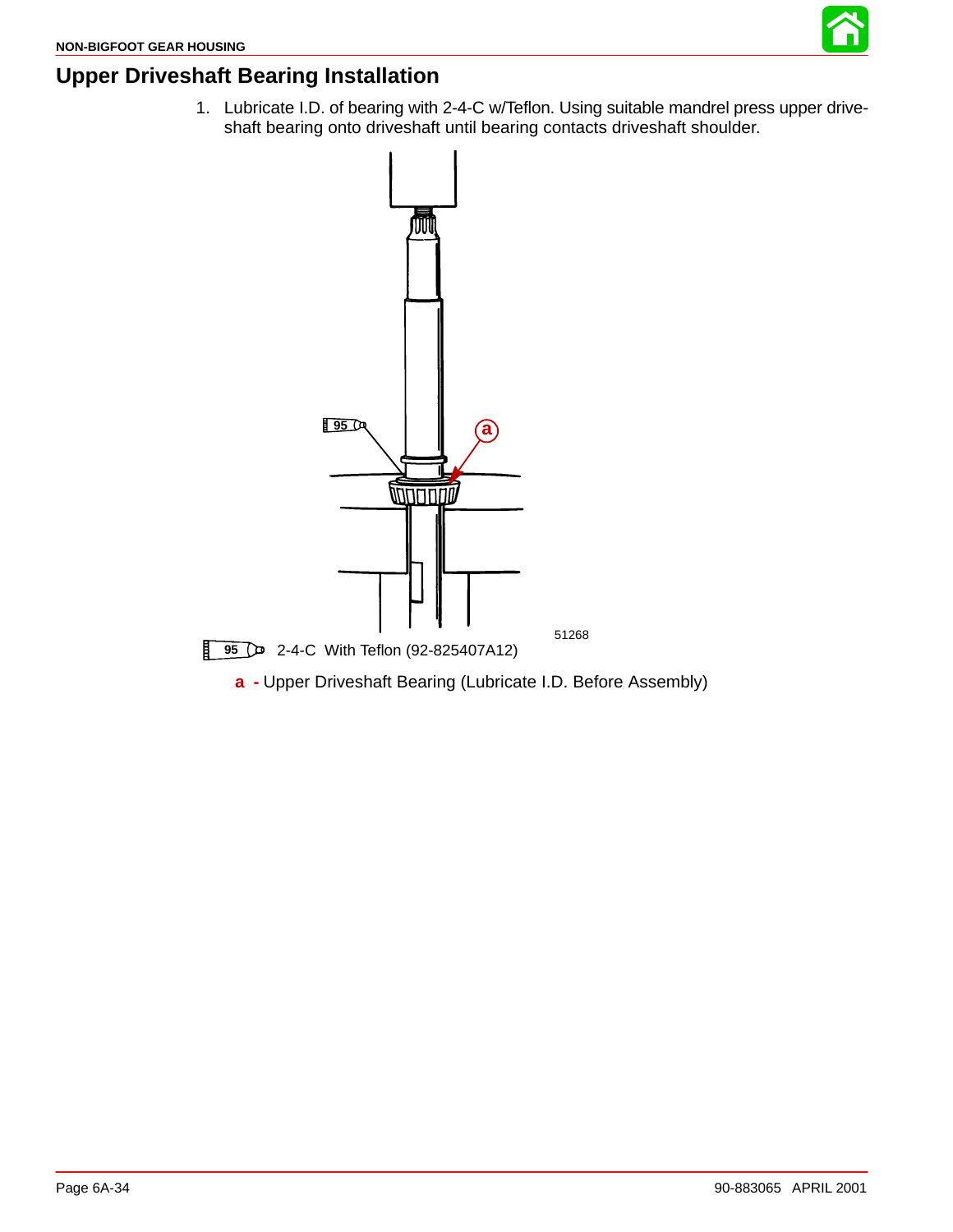### **Forward Gear, Pinion Gear, Upper Driveshaft Bearing Race, Retainer and Driveshaft Installation**

**NOTE:** If shim(s) were lost or are not reusable (damaged), start with approximately .015 in. (0.361mm).

Install components in sequence shown.

![](_page_34_Figure_4.jpeg)

#### **ASSEMBLY SEQUENCE**

- **a -** Forward Gear/Bearing: Apply Premium Blend Gear Lube to Bearing Rollers Before Installation
- **b -** Pinion Gear
- **c -** Driveshaft
- **d -** Upper Driveshaft Bearing Race and Shim(s)
- **e -** Upper Driveshaft Bearing Retainer. Tighten to Specified Torque using Tool (91-43506)
- **f -** Driveshaft Holding Tool
- **g -** Pinion Nut (New) (See Note at "Pinion Gear Depth", Following.) Recess in Nut is Installed Toward Pinion Gear (See Inset).

| <b>Model</b>        | <b>Drive Shaft Holding Tool</b> |
|---------------------|---------------------------------|
| 40/50/60 (4-Stroke) | 91-877840A1                     |
| 55/60 (2-Stroke)    | 91-817070                       |

| <b>Upper Driveshaft Bearing Retainer Torque</b> |  |
|-------------------------------------------------|--|
| 75 lb-ft (101.7 Nm)                             |  |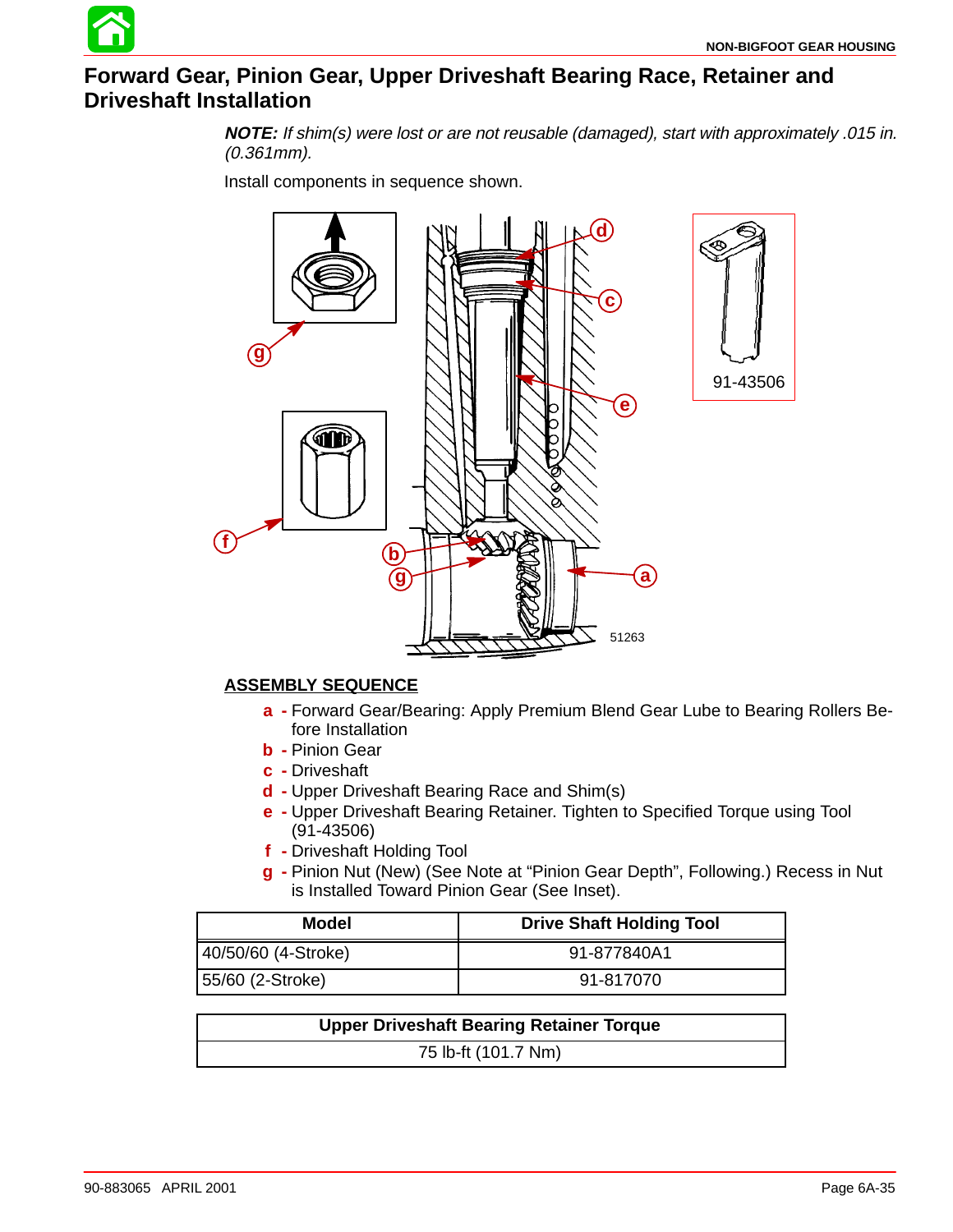![](_page_35_Picture_1.jpeg)

#### **DETERMINING PINION GEAR LOCATION**

**NOTE:** Read entire procedure before attempting any change in shim thickness.

**IMPORTANT: Forward gear assembly pilots the end of the pinion gage and must be installed in gear housing when checking pinion gear depth. Without it an inaccurate measurement will be obtained.**

- 1. Clean the gear housing bearing carrier shoulder and diameter.
- 2. Position gear housing upright (driveshaft vertical). Install Bearing Preload Tool (91–14311A2) in sequence shown.

![](_page_35_Figure_7.jpeg)

#### **INSTALLATION SEQUENCE: Bearing Preload Tool (91–14311A2)**

- **a -** Plate
- **b -** Adaptor: Bearing surfaces clean and free of nicks
- **c -** Thrust Bearing: Oiled and able to move freely
- **d -** Thrust Washer: Clean and free of nicks and bends
- **e -** Spring
- **f -** Nut: Threaded all the way onto bolt
- **g -** Bolt: Held snug against spring
- **h -** Sleeve: Holes in sleeve must align with set screws
- **i -** Set Screw (2): Tighten against drive shaft, bolt should not slide on driveshaft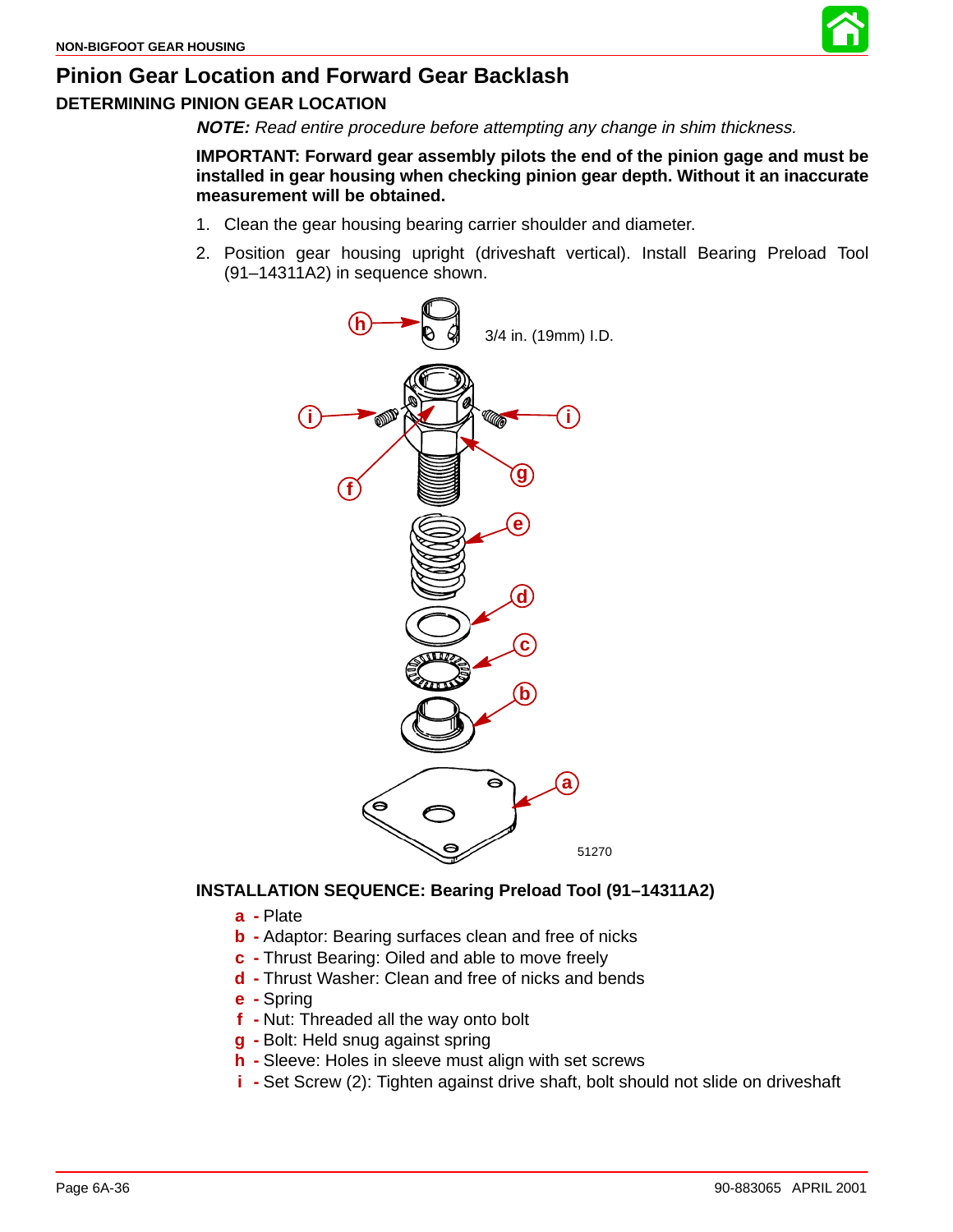![](_page_36_Picture_0.jpeg)

- 3. Measure distance between top of nut and bottom of bolt head.
- 4. Increase distance by 1 in. (25.4mm).
- 5. Rotate driveshaft 10 revolutions. This properly seats upper driveshaft tapered roller bearing.

![](_page_36_Figure_5.jpeg)

- **a -** Distance, 1 in. (25.4 mm)
- **b -** Nut
- **c -** Bolt
- 6. Insert Pinion Location Tool. Position access hole as shown. Insert feeler gauge between gauging surface and pinion gear.

![](_page_36_Figure_10.jpeg)

**d -** Pinion Gear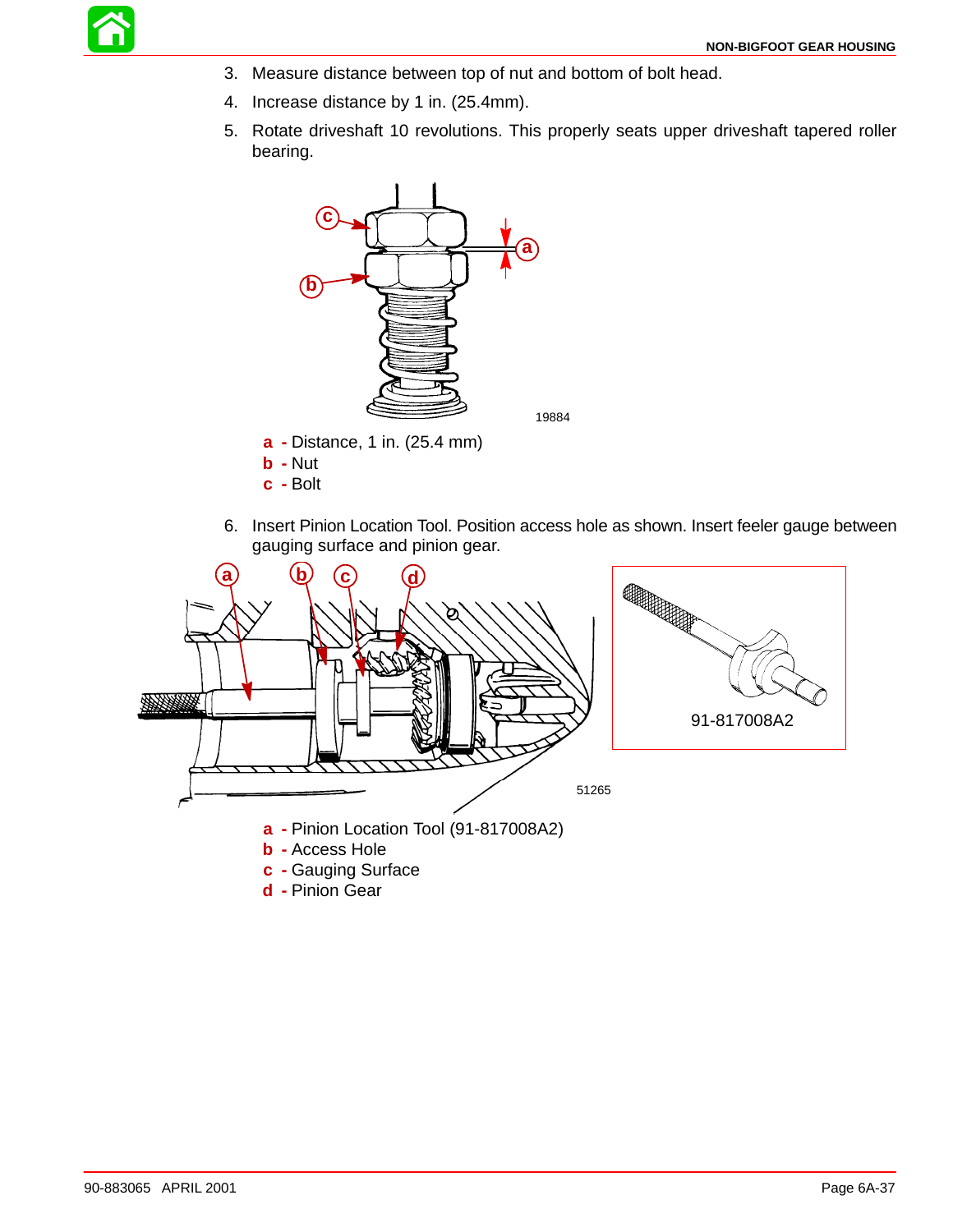![](_page_37_Picture_1.jpeg)

- 7. The correct clearance between the gauging surface and the pinion gear is .025 in. (0.64mm).
- 8. If clearance is more than .025 in. (0.64mm) remove shims from under the upper bearing cup. If clearance is less than 0.25 in., add shims under the upper bearing race.
- 9. After final adjustment to pinion height, **and forward gear backlash has been established,** apply Loctite 271 to threads and torque new pinion nut to specified torque.

**NOTE:** Clean driveshaft and pinion nut threads with Loctite Primer of suitable de-greaser before applying Loctite.

![](_page_37_Figure_6.jpeg)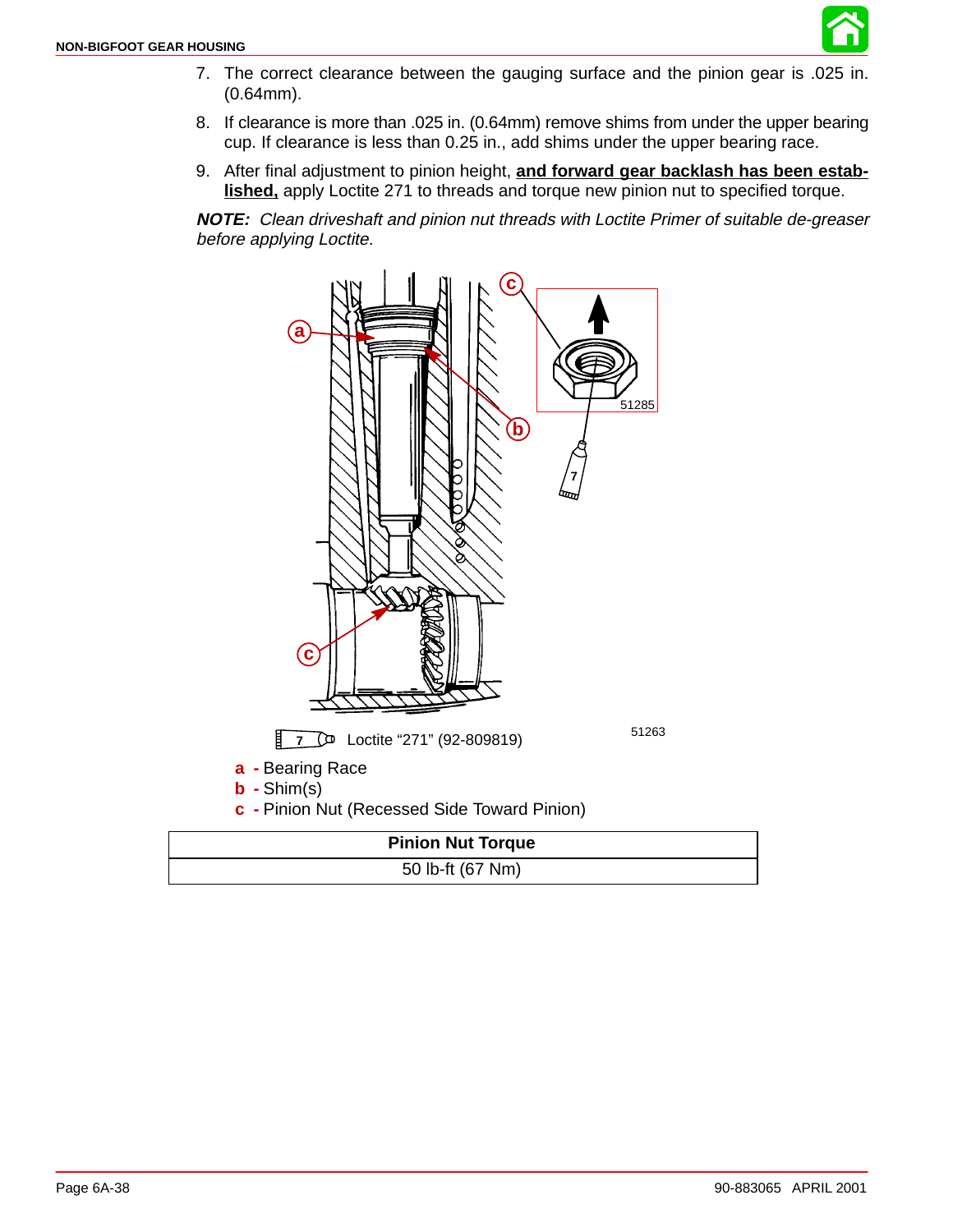## **Determining Forward Gear Backlash**

**NOTE:** Read entire procedure before attempting any change in shim thickness.

- 1. Obtain correct pinion gear location; refer to "Determining Pinion Gear Location", preceding.
- 2. Install Bearing Preload Tool on driveshaft; refer to "Determining Pinion Gear Location", preceding.
- 3. Install components as shown.
- 4. While holding the driveshaft, torque the puller bolt to 45 in-lb.
- 5. Rotate driveshaft 5-10 revolutions. This should properly seat the forward gear tapered roller bearing. **Repeat step 4.**

![](_page_38_Figure_8.jpeg)

• \*Refer to "Bearing Carrier and Propeller Shaft Installation", following.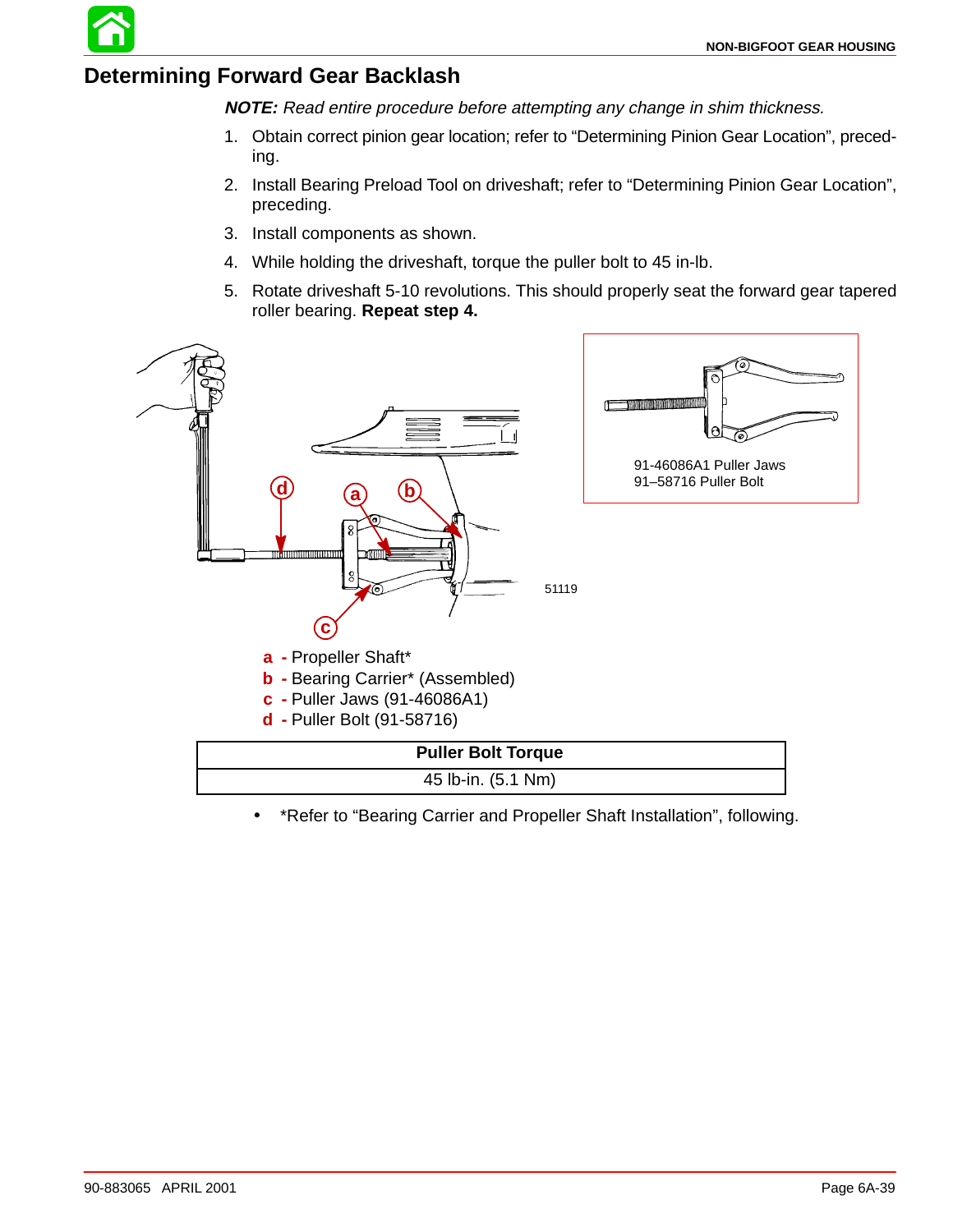![](_page_39_Picture_1.jpeg)

![](_page_39_Figure_2.jpeg)

- **a -** Threaded Rod (Obtain Locally)
- **b -** Washers **c -** Nuts
- **d -** Dial Indicator Adaptor Kit (91-83155)
- **e -** Dial Indicator (91-58222A1)
	- **f -** Backlash Indicator Tool (91-19660-1)
- 7. Position Dial Indicator on appropriate line (from chart) marked on Backlash Indicator Tool.

| <b>MODEL</b>        | <b>BACKLASH</b><br><b>INDICATOR TOOL</b> | ALIGN POINTER OF DIAL INDI-<br><b>CATOR WITH MARK</b> |
|---------------------|------------------------------------------|-------------------------------------------------------|
| 40/50/60 (4-Stroke) | 91-19660-1                               | 4 OR 0.366 in. (9.3 mm)                               |
| 55/60 (2-Stroke)    | 91-19660-1                               |                                                       |

- 8. Turn driveshaft back-and-forth (check for no rotation at the propeller shaft).
- 9. Dial Indicator registers amount of backlash, which must be between specifications shown in chart.

| <b>MODEL</b>        | <b>DIAL INDICATOR MINIMUM</b> | <b>DIAL INDICATOR MAXIMUM</b> |
|---------------------|-------------------------------|-------------------------------|
| 40/50/60 (4-Stroke) | $0.011$ in. $(0.28$ mm)       | $0.017$ in. $(.43$ mm)        |
| 55/60 (2-Stroke)    | $0.013$ in. $(0.33$ mm)       | $0.019$ in. $(.48$ mm)        |

10. If backlash is less than the minimum reading, remove shim(s) from in front of the forward gear bearing race. If backlash is more than the maximum reading, add shim(s) in front of the forward gear bearing race. When final measurement has been made, apply Loctite 271 to threads of pinion nut.

**NOTE:** By adding or subtracting .001 in. (0.025mm) shim, the backlash will change 0.001 in. (0.032mm).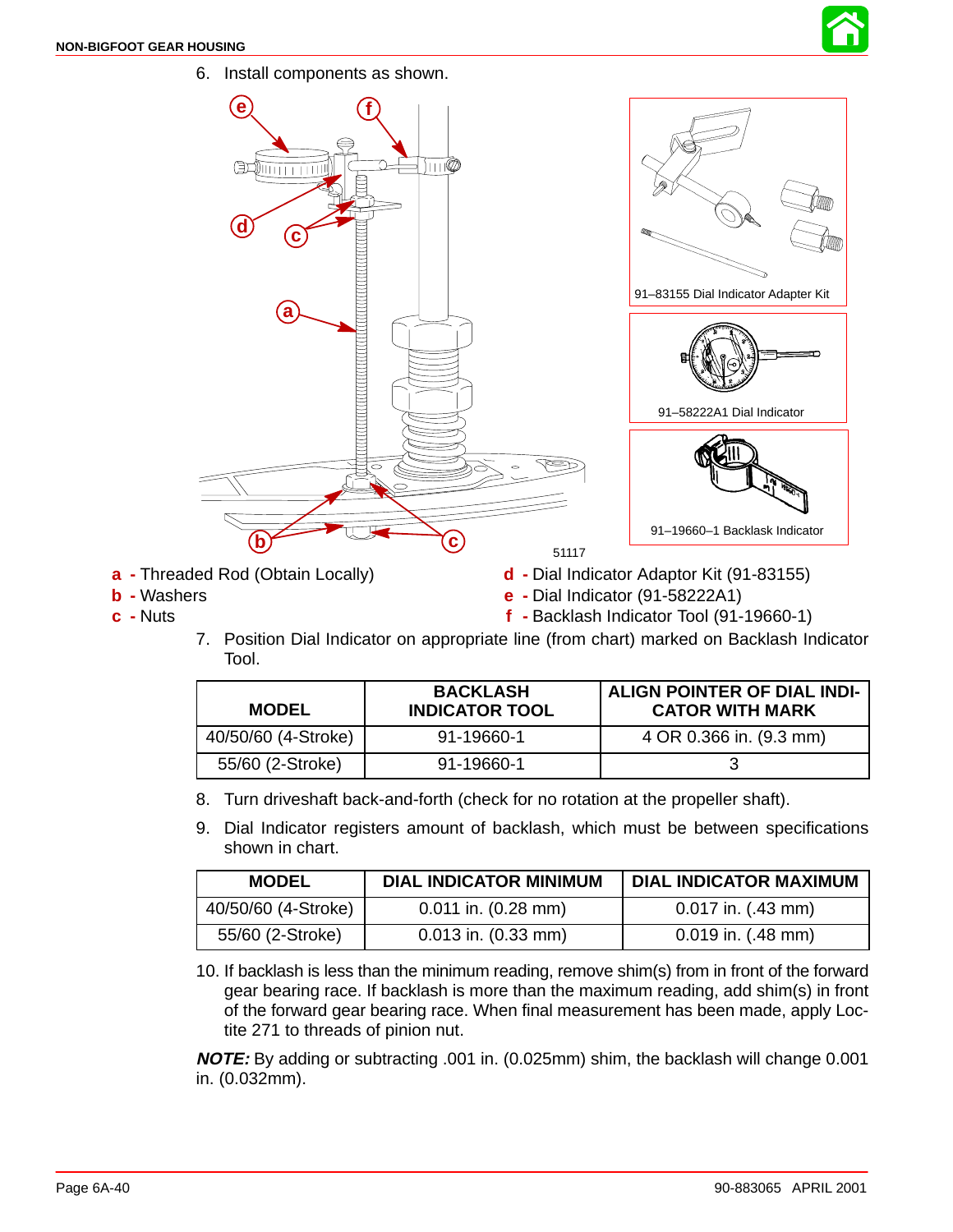## **Bearing Carrier and Propeller Shaft Installation**

- 1. Lubricate O-ring, bearing carrier and related gearcase housing bores, in areas shown, with Quicksilver 2-4-C w/Teflon.
- 2. Insert propeller shaft assembly into bearing carrier.
- 3. Install bearing carrier and propeller shaft assembly into gear housing. Use care not to displace cam follower.

![](_page_40_Figure_5.jpeg)

**95** 2-4-C w/Teflon (92-850736A1)

- **a -** O-ring
- **b -** Cam Follower
- 4. Discard the thin 0.063 in. (1.60 mm) flat washers and the 25 mm long bolts on models listed. Install thicker flat washers and longer bolts.

55/60 (3 Cylinder - 2 Stroke) Non Big Foot USA 0G662097 and below Belgium NA

![](_page_40_Figure_11.jpeg)

- **b -** Thin Flat Washer 0.063 in. (1.60 mm) thick Discard
- 5. Install thicker flat washers and longer bolts.

![](_page_40_Figure_14.jpeg)

- **a -** Bolt (10-855940-30) 1.18 in. (30 mm) Long
- **b -** Washer (12-855941) 0.090 in. (2.29 mm)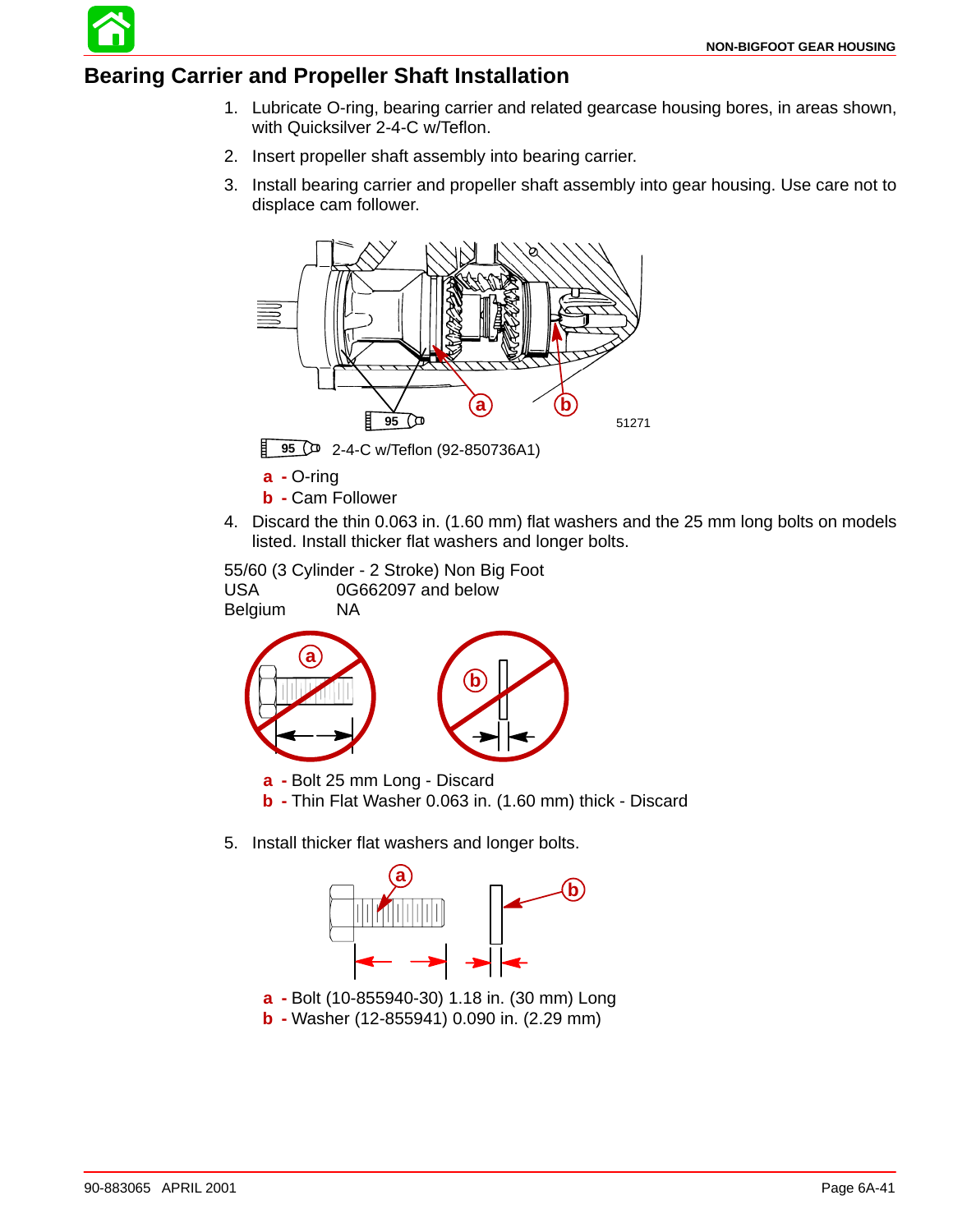6. Torque bolts to specified torque.

![](_page_41_Picture_2.jpeg)

![](_page_41_Figure_3.jpeg)

#### **Water Pump Re-Assembly and Installation**

- 1. Place seal on longer shoulder side of tool. Seal spring should face the shoulder of the tool during installation. Apply Loctite 271 to O.D. of seal.
- 2. Press into water pump base until tool bottoms.

![](_page_41_Figure_7.jpeg)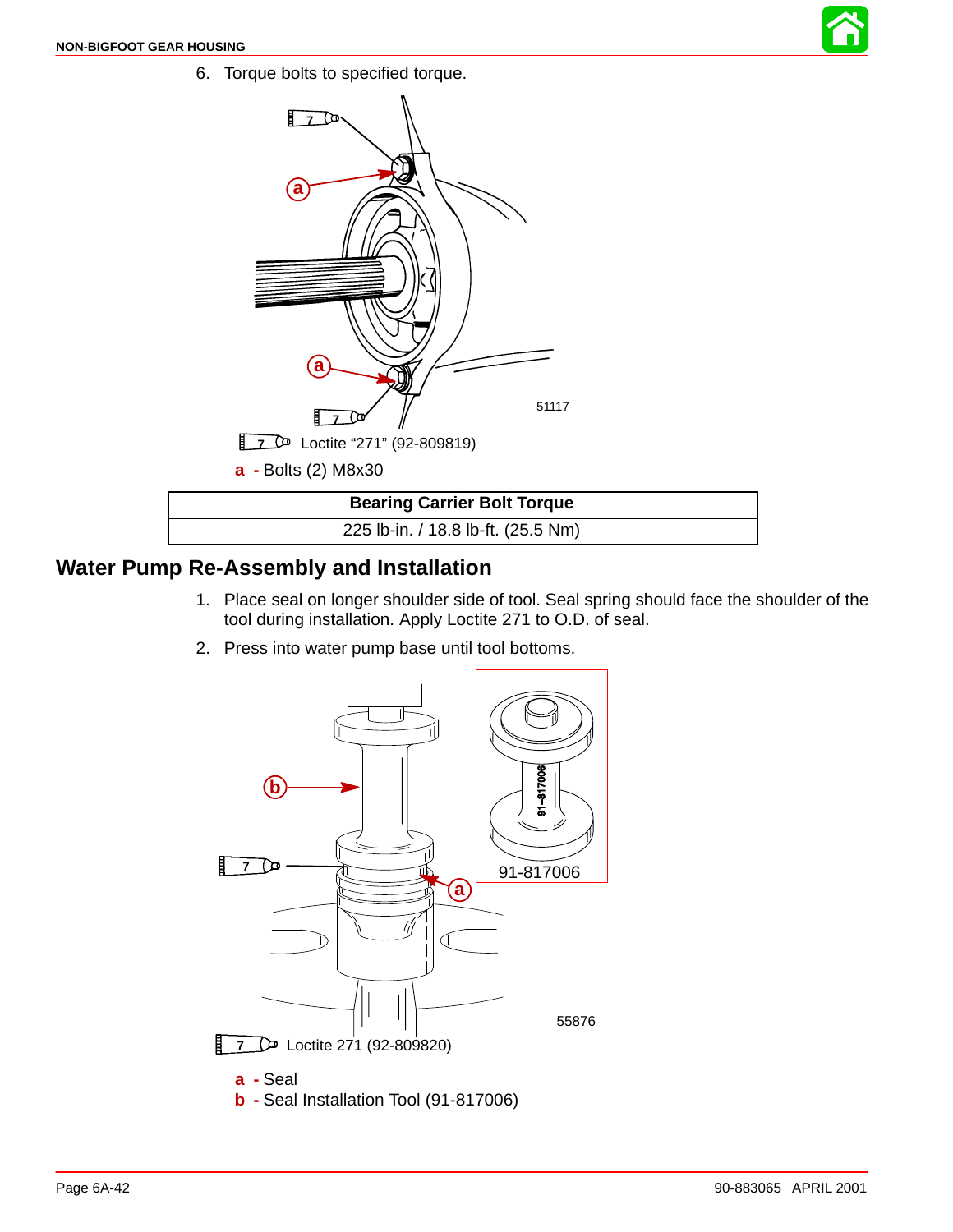![](_page_42_Picture_0.jpeg)

- 3. Place seal on shorter shoulder side of tool. Seal spring should face the shoulder of the tool during installation. Apply Loctite 271 to O.D. of seal.
- 4. Press into water pump base until tool bottoms.

![](_page_42_Figure_4.jpeg)

**7** Loctite 271 (92-809820)

**a -** Seal

- **b -** Shorter Side of Tool
- **c -** Seal Installation Tool (91-817006)

**NOTE:** If installation tool is not available, press seals in as shown to depths indicated.

![](_page_42_Figure_10.jpeg)

- **b** Seal (Install with spring visible when installed.)
- **c -** Seal Bottom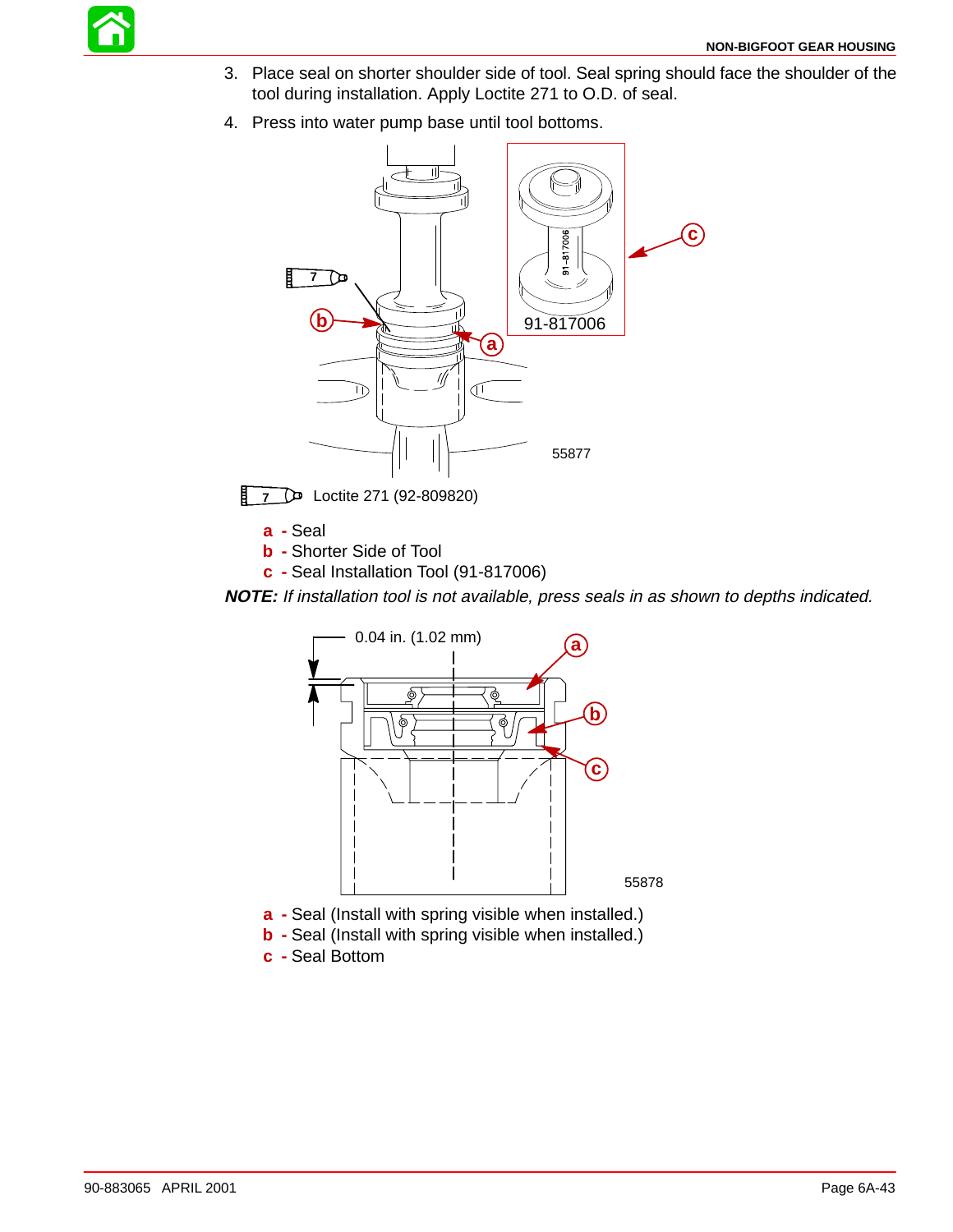![](_page_43_Picture_1.jpeg)

6. Install water pump base into gear case.

![](_page_43_Figure_3.jpeg)

- **a -** O-ring
- **b -** Water Pump Base
- **c -** Gear Case
- 7. If removed previously, re-install seal and filler plate.

![](_page_43_Figure_8.jpeg)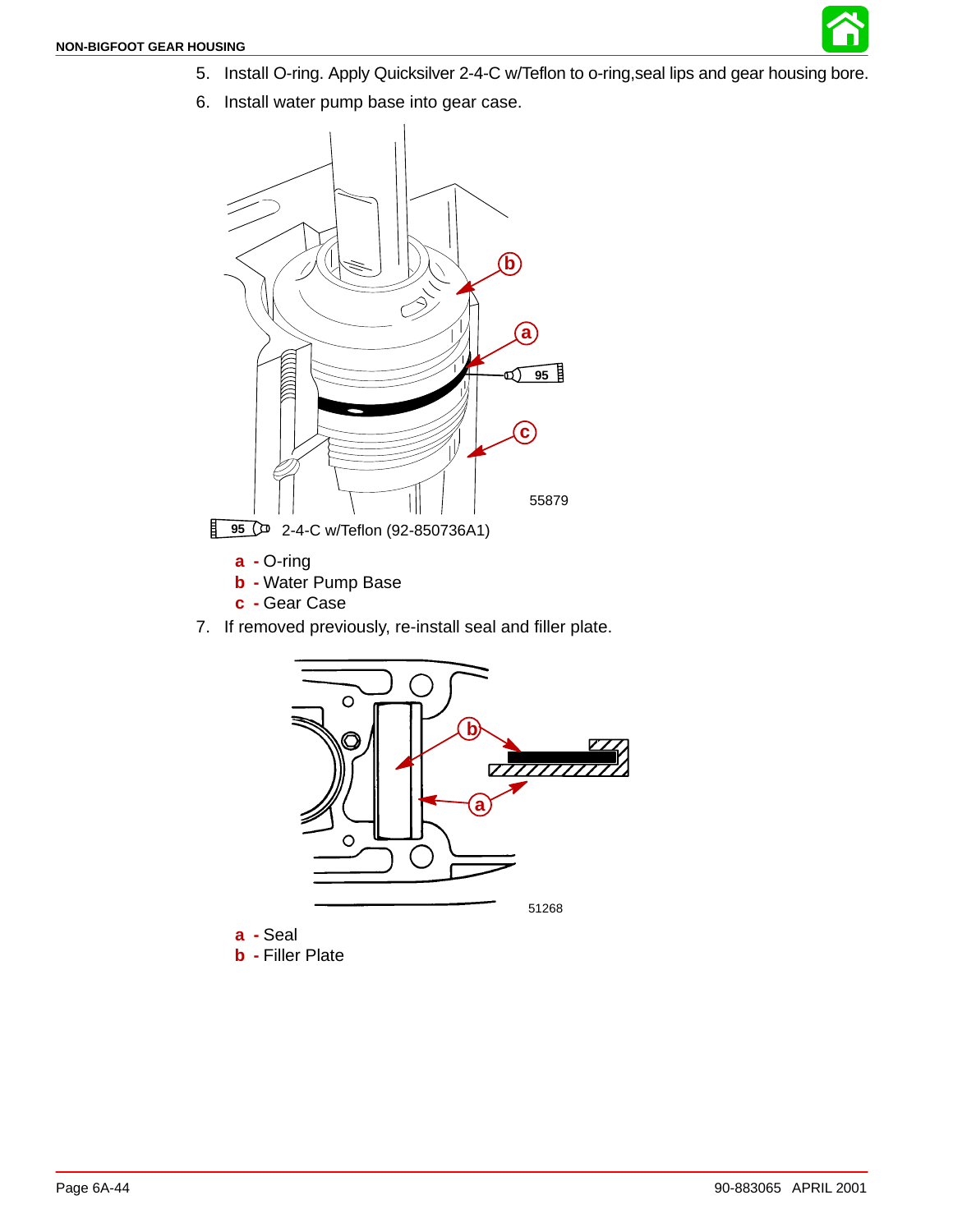![](_page_44_Picture_1.jpeg)

8. Install gasket and face plate.

![](_page_44_Figure_3.jpeg)

- **a -** Gasket
- **b -** Face Plate

#### **IMPORTANT: If the old impeller is re-used, install in the original (clockwise) direction of rotation.**

9. Install drive key and impeller.

![](_page_44_Figure_8.jpeg)

- **a -** Drive Key
- **b -** Impeller
- 10. Lubricate I.D. of cover with Quicksilver 2-4-C w/Teflon. Install gasket with bead facing up.

![](_page_44_Figure_12.jpeg)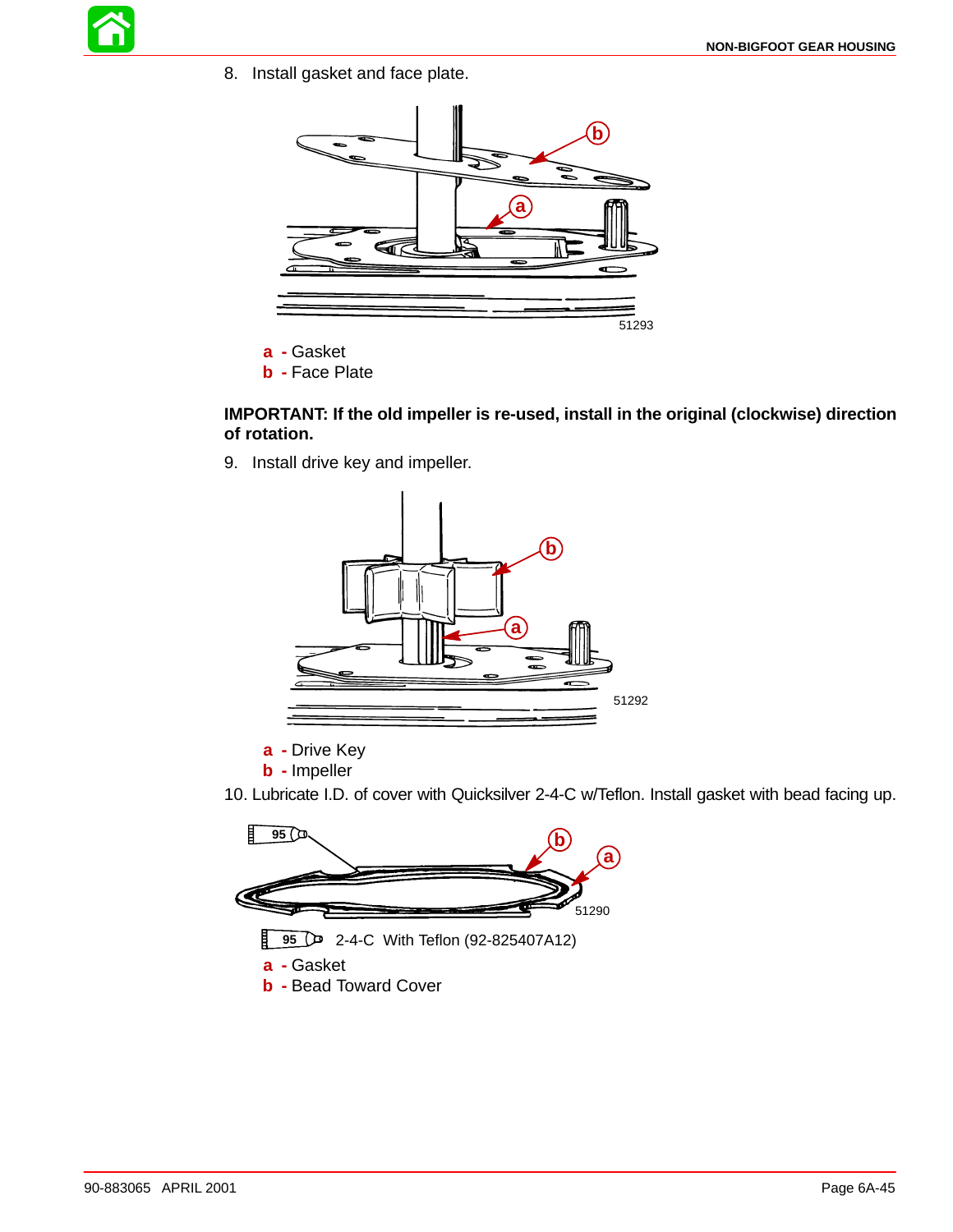![](_page_45_Picture_1.jpeg)

- 11. Rotate driveshaft clockwise and push water pump housing down.
- 12. Apply Loctite 271 on threads and tighten screws to specified torque (in sequence shown).

![](_page_45_Figure_4.jpeg)

- **a -** Water Pump Housing Assembly
- **b -** Isolators, **(Design 1)** Note: 2 isolators for forward screws are different from remaining 4 isolators
- **c -** Washers (6)
- **d -** Screw (6) M6x16

**NOTE:** Torque cover screws as shown.

![](_page_45_Picture_10.jpeg)

51271

| <b>Cover Screw Torque</b> |  |
|---------------------------|--|
| 60 lb-in. (6.8 Nm)        |  |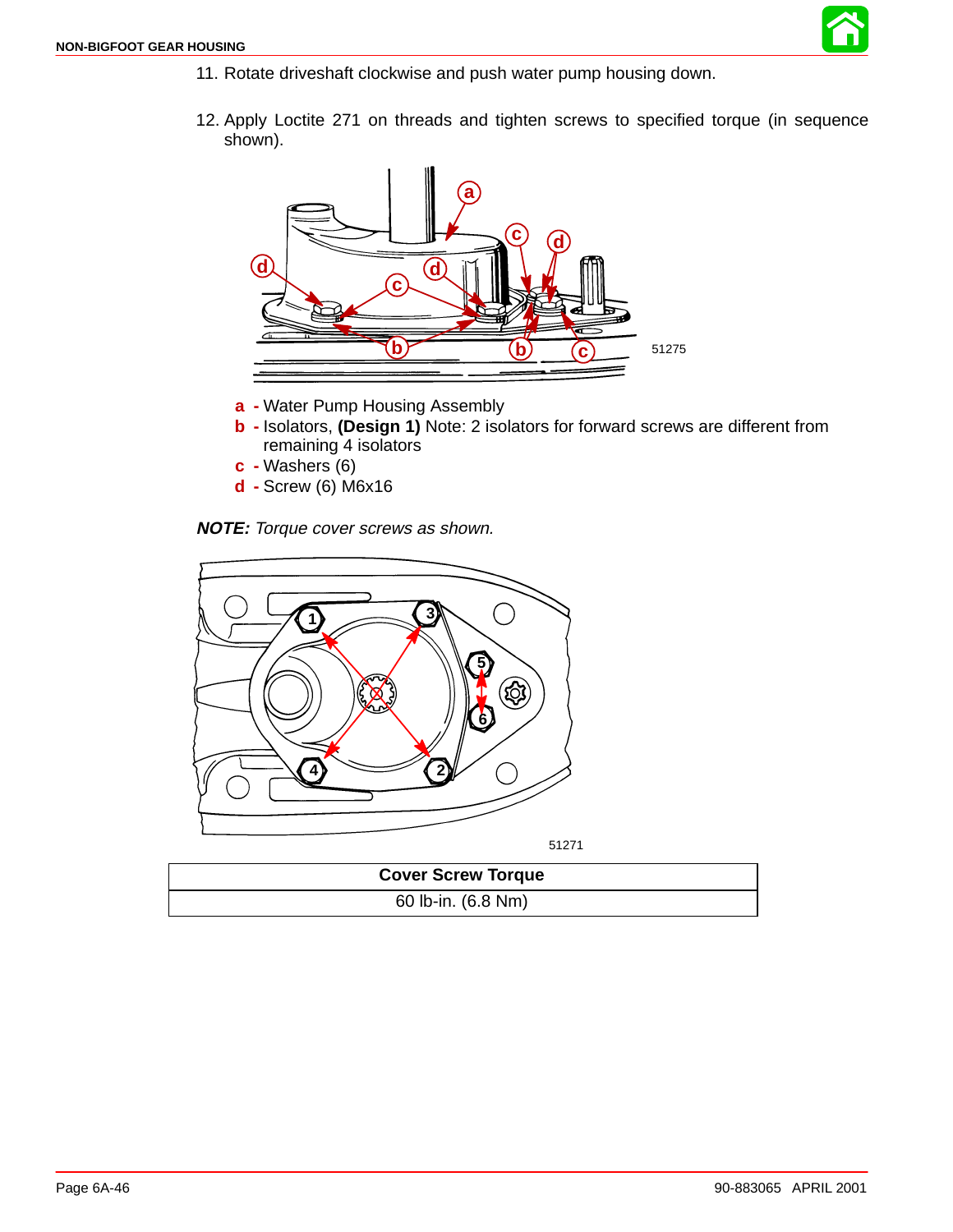13. If water tube seal stayed on water tube (in driveshaft housing), pull seal from water tube.

![](_page_46_Figure_2.jpeg)

14. Lubricate I.D. of water tube seal with Quicksilver 2-4-C w/Teflon and install.

## **Gear Housing Pressure Test**

1. Remove vent plug and install pressure test gauge. Tighten securely.

![](_page_46_Figure_6.jpeg)

- 2. Pressurize housing to 10-12 PSI (69-83 kPa) and observe gauge for 5 minutes.
- 3. Rotate driveshaft, prop shaft and move shift rod while housing is pressurized to check for leaks.

![](_page_46_Picture_9.jpeg)

- 4. If pressure drop is noted, immerse housing in water.
- 5. Re-pressurize to 10-12 PSI (69-83 kPa) and check for air bubbles.
- 6. Replace leaking seals as necessary. Retest housing.

**NOTE:** Gearcase assembly should hold 10-12 PSI (69-83 kPa) for 5 minutes.

7. Remove tester from housing. Install vent plug and new sealing washers.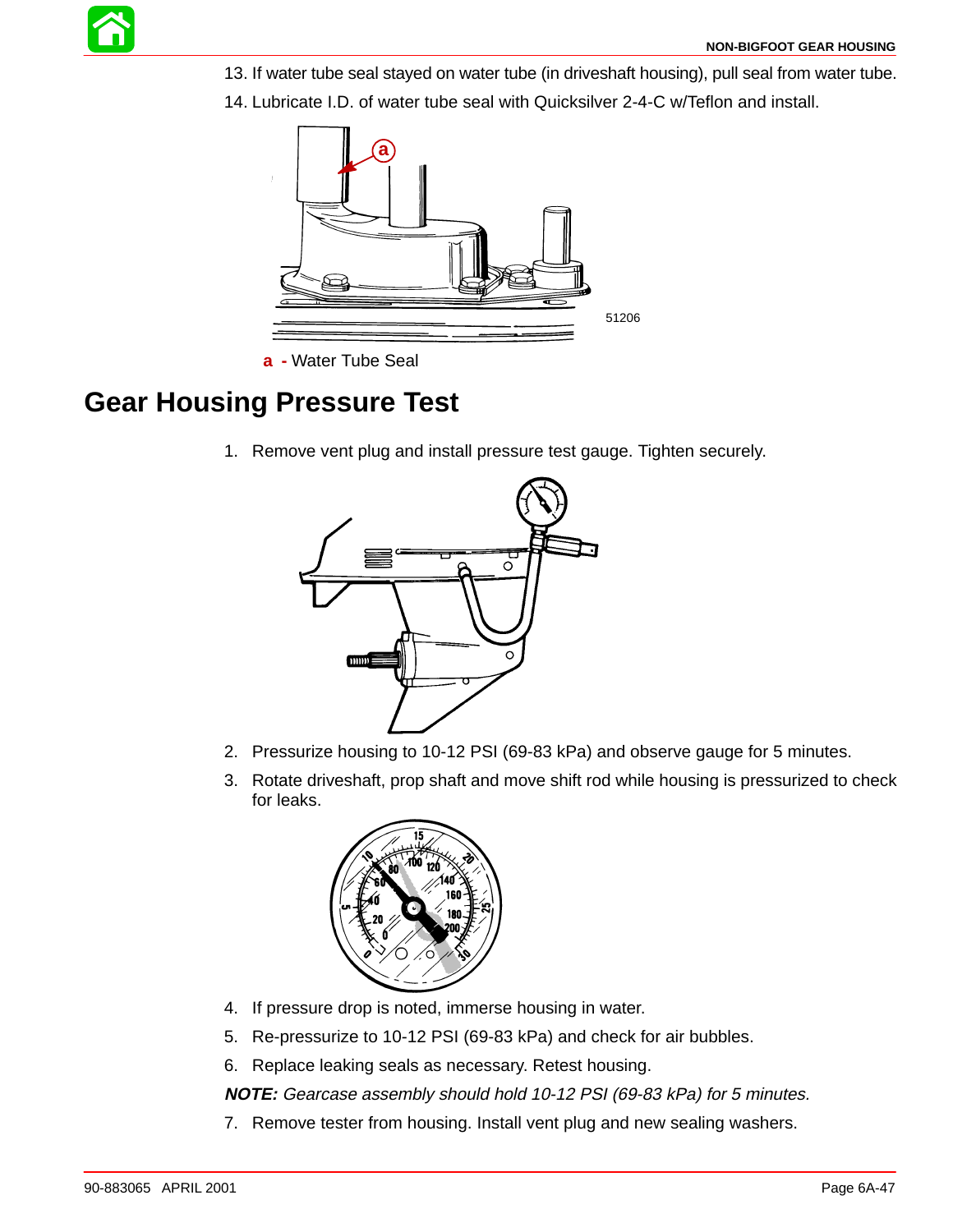![](_page_47_Picture_1.jpeg)

# **Gear Housing Installation**

## **WARNING**

**Disconnect (and isolate) spark plug leads before installing gear housing onto driveshaft housing.**

1. Position shift linkage into forward gear position. **Remote Control Model Shown**

![](_page_47_Figure_6.jpeg)

- **a -** Shift Lever 40/50/60 EFI (4-Stroke)
- **b -** Shift Lever 40/50/60 Carb (4-Stroke)
- **c -** Shift Lever 60 Carb (2-Stroke)
- 2. Tilt engine to full "Up" position. Engage tilt lock lever.
- 3. Shift gear housing into neutral. Propeller shaft will rotate freely in either direction.
- 4. Install water tube seal, spacer and shift shaft coupler.

![](_page_47_Figure_13.jpeg)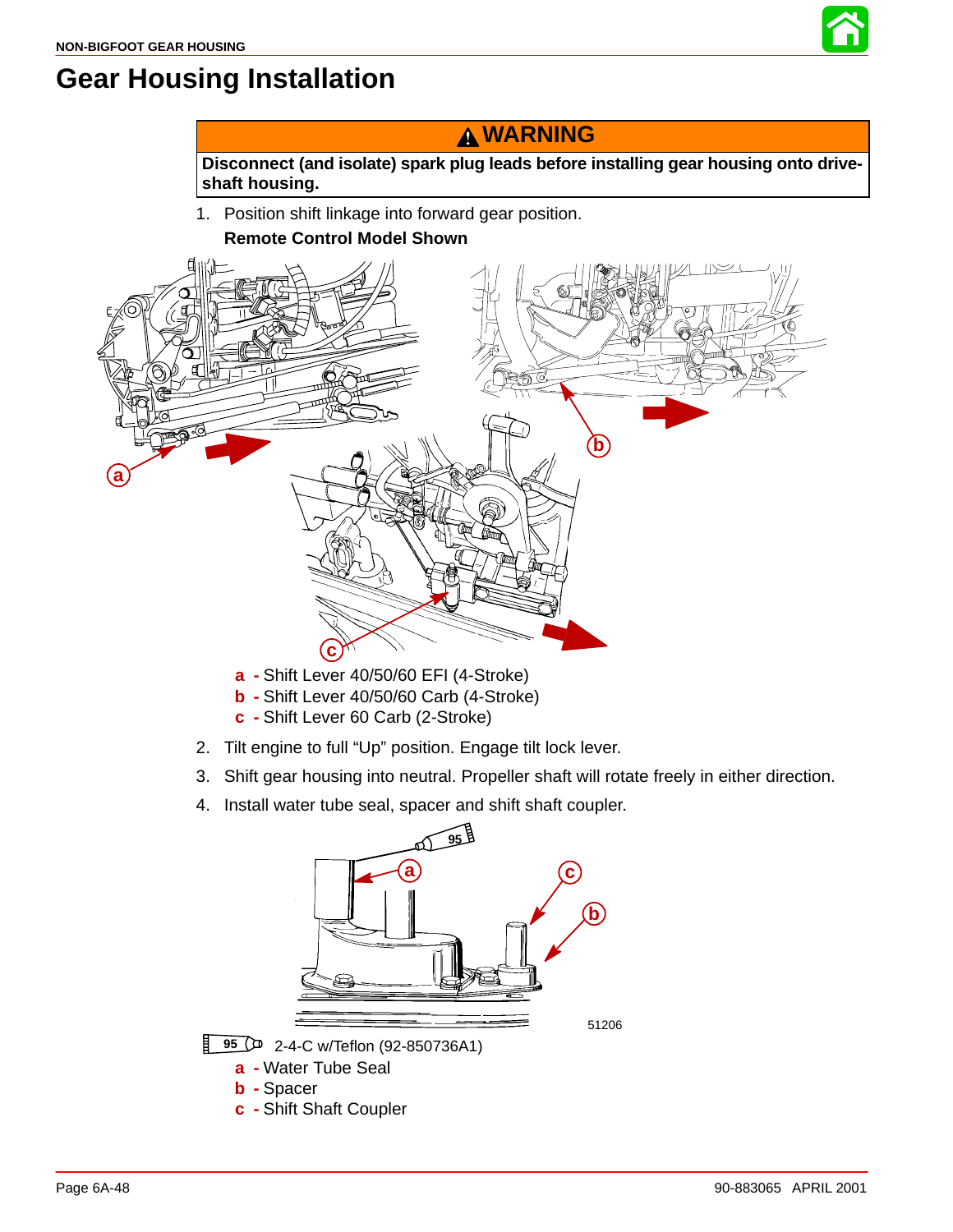![](_page_48_Picture_1.jpeg)

## **A**CAUTION

**Do not lubricate top of driveshaft. Excess lubricant will not allow driveshaft to fully engage crankshaft. Tightening the gear housing fasteners (if excess lubricant is on top of driveshaft) will load the driveshaft/crankshaft and may damage either or both powerhead and gear housing. Wipe the top of driveshaft free of lubricant.**

- 5. Lightly apply Quicksilver 2-4-C w/Teflon onto the driveshaft splines.
- 6. Shift gear housing into forward gear. Gear housing will not engage when propeller shaft is turned clockwise.
- 7. Position driveshaft into driveshaft housing. Move gear housing towards driveshaft housing while aligning shift shaft coupler, water tube seal and driveshaft splines.

**NOTE:** If the driveshaft splines will not align with the crankshaft splines, install a propeller and turn the propeller shaft counterclockwise while pushing gear housing onto driveshaft housing. It may also be necessary to move the shift block (on the powerhead) to align the shift shaft splines for proper re-assembly.

- 8. Install 4 bolts and washers, (two each side). Apply Loctite 271 on bottom half of bolt threads prior to installation.
- 9. Install locknut and washer.
- 10. Torque bolts and locknut to specified torque.

![](_page_48_Figure_11.jpeg)

| <b>Bolts and Locknut Torque</b> |  |
|---------------------------------|--|
| 40 lb-ft (54 Nm)                |  |
|                                 |  |

- 11. Check shift operation.
	- a. Propeller shaft will not rotate in counterclockwise direction when in forward gear. Clutch will ratchet (clicking noise) when rotated clockwise.
	- b. Propeller shaft will rotate freely in either direction when gearcase is in neutral.
	- c. Propeller shaft will not rotate in either direction when gearcase is in reverse.

#### **IMPORTANT: If shift operation is not as described, remove the gear housing and correct the shift operation.**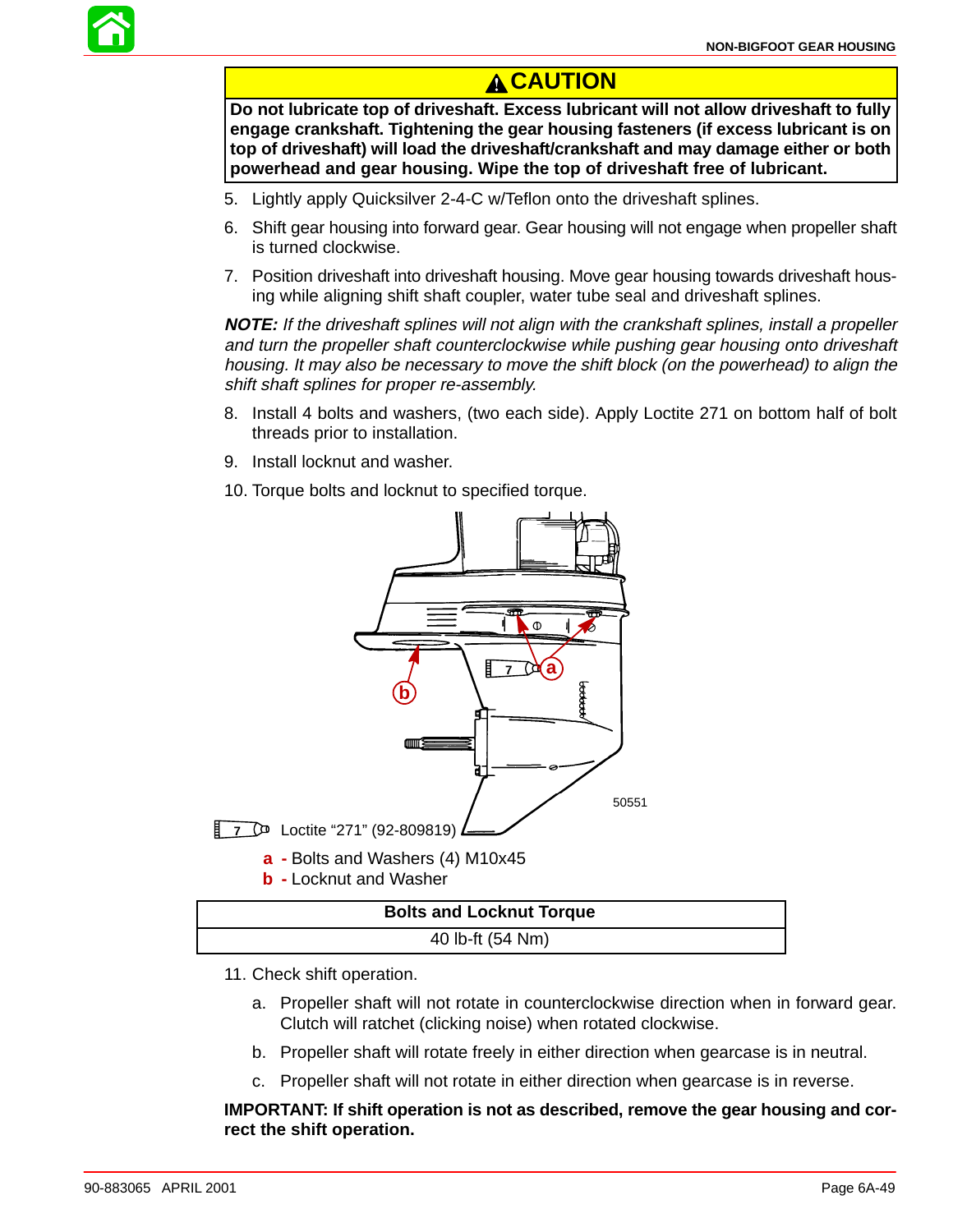![](_page_49_Picture_1.jpeg)

# **Filling Gear Housing with Lubricant**

**NOTE:** Gear housing lubricant capacity is approximately 11.5 fl. oz. (340 ml).

![](_page_49_Picture_4.jpeg)

**If gear housing is installed on outboard, disconnect (and isolate) spark plug leads from spark plugs before working near the propeller.**

**A CAUTION** 

**Do not use automotive grease in the gear housing. Use only Quicksilver Gear Lube.**

1. Remove any gasket material from "Fill/Drain" and "Vent" plugs and gear housing. Install new sealing washers on "Fill/Drain" and "Vent" plugs.

**IMPORTANT: Never add lubricant without removing "Vent" plugs. Gear housing cannot be filled because of trapped air. Fill gear housing when driveshaft is in a vertical position.**

- 2. Remove "Fill/Drain" plug and sealing washer.
- 3. Insert lubricant tube in "Fill/Drain" hole, then remove "Vent" plugs and sealing washer.
- 4. Fill until excess lubricant flows out of left "Vent" hole.
- 5. Replace left "Vent" plug and sealing washer and continue to fill until lubricant flows from right "Vent" hole.
- 6. Replace right "Vent" plug and sealing washer.
- 7. Install "Fill/Drain" plug and sealing washer.
- 8. Torque screws to specified torque.

![](_page_49_Figure_17.jpeg)

58 lb-in. (6.5 Nm)